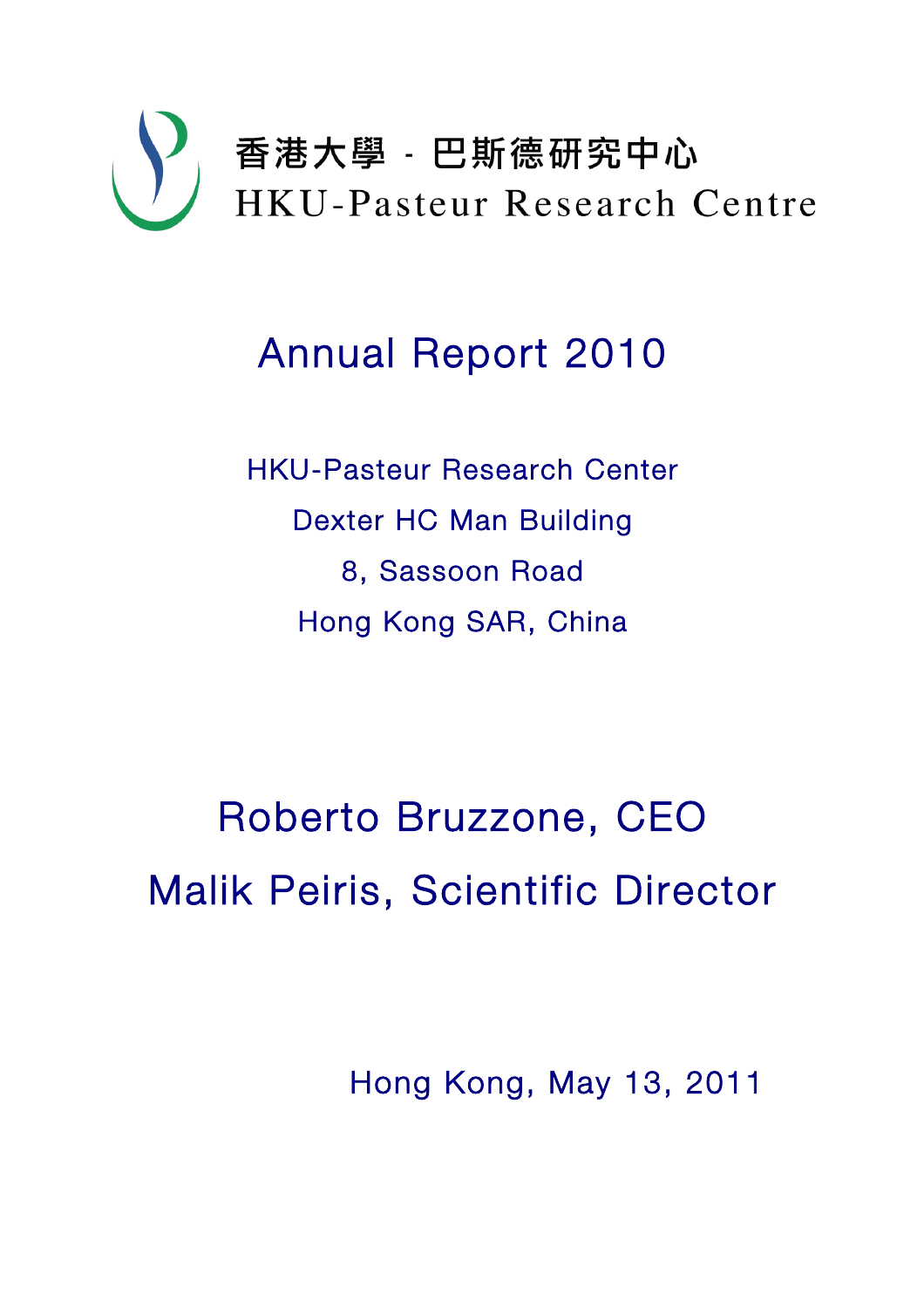# INDEX

# 1. Executive Summary

- 1.1 Create a regional center to study the interactions between pathogens and host cells, which are the battlefields of infections, by applying cutting edge technology.
- 1.2 Develop novel approaches to confront the challenges posed by infectious diseases to create basic knowledge that will be applied to human diseases.
- 1.3 Foster education through a Regional Center of Excellence for Teaching & Training in Biomedical Research that will nurture the next generation of leading scientists working on human diseases.

# 2. General Overview of the Programs

- 2.1 Research
- 2.2 Teaching
- 2.3 Network Projects
- 2.4 Financial Situation

# 3. Scientific Output (since January 2010)

- 3.1 Publications cited in PubMed
- 3.2 Manuscripts submitted or in preparation
- 3.3 Seminars, Invited Lectures and Oral Presentations at Meetings
- 3.4 List of Posters presented at Meetings
- 3.5 Active Grants
- 3.6 Pending Grant Applications
- 3.7 Grants Completed in 2009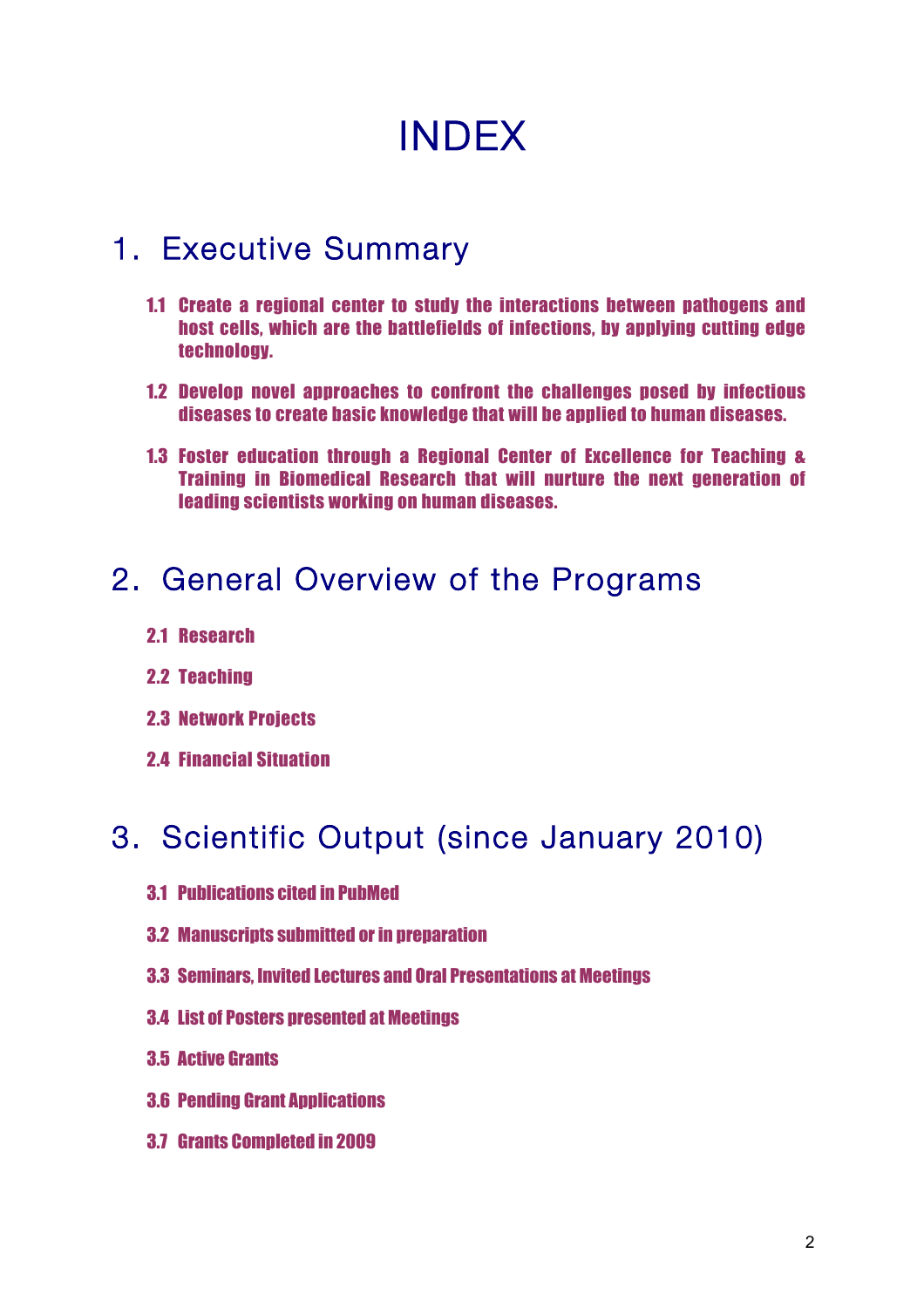# 1. Executive Summary

HKU-PRC is a joint partnership between The University of Hong Kong (HKU) and Institut Pasteur (IP), which has been established with the aim to develop a program of excellence in the study of infectious diseases. Since 2006 HKU-PRC has been under a dual directorship, Professor Malik Peiris from HKU and Dr Roberto Bruzzone from IP, which has led to significant growth of the research output and international leadership. HKU-PRC had 42 staff members at the end of 2010: 26 scientific (16 students), 12 technical and 4 administrative.

The year 2010 was marked by the demise of Dr James Z. Kung, our Chairman of the Board of **Management and the driving force behind the establishment of HKU-PRC.** His contribution to our Centre cannot be simply expressed in words. The whole team is committed to honor his **vision of a world-class research center** bringing together HKU and IP in the fight against infectious diseases. The achievements of 2010 are in line with these targets, as reflected by our scientific productivity and the pivotal role of HKU-PRC in leading local and regional network project.

The Research Programs developed by HKU-PRC are dealing with infectious diseases that may have devastating effect on public health and the economy of the community. More specifically, the mission of HKU-Pasteur Research Centre is to foster an interdisciplinary approach to generate information on fundamental processes of infectious diseases that may be translated into clinical applications. This overarching goal is being implemented through a three-pronged strategy.

# 1.1 Create a regional center to study the interactions between pathogens and host cells, which are the battlefields of infections, by applying cutting edge technology

The scientific output of HKU-PRC has remained very strong, with 18 manuscripts **published in 2010** and several publications having already appeared in 2011 or being under review. HKU-PRC is an integral part of the Area of Excellence on Influenza and Professor **Peiris serves as the Scientific Coordinator** of this multi-departmental and multiinstitutional program. Dr Bruzzone is the Scientific Coordinator of the RESPARI/SISEA projects of the International Network of Pasteur Institutes. The achievements of these network projects have been presented in several international forums. **HKU-PRC has** been directly involved in the organization of two major international scientific **conferences:** Options for the Control of Influenza VII (Hong Kong, 3-7 September 2010), which attracted more than 1,400 people from around the globe, and the **Annual Scientific Meeting of the Institut Pasteur International Network** (Hong Kong, 22-25 November 2010), which was opened with a keynote lecture delivered by Professor Francoise Barre-**Sinoussi, the 2008 Nobel Laureate in Physiology and Medicine.** The final session of this meeting was co-organized with the Centre for the Humanities and Medicine of HKU on the theme of altruism. To further expand our activities we are actively engaged in **securing important endorsements through private donations. BNP Paribas Corporate & Investment Banking has decided to renew its partnership with HKU-PRC** and support our research projects on dengue virus.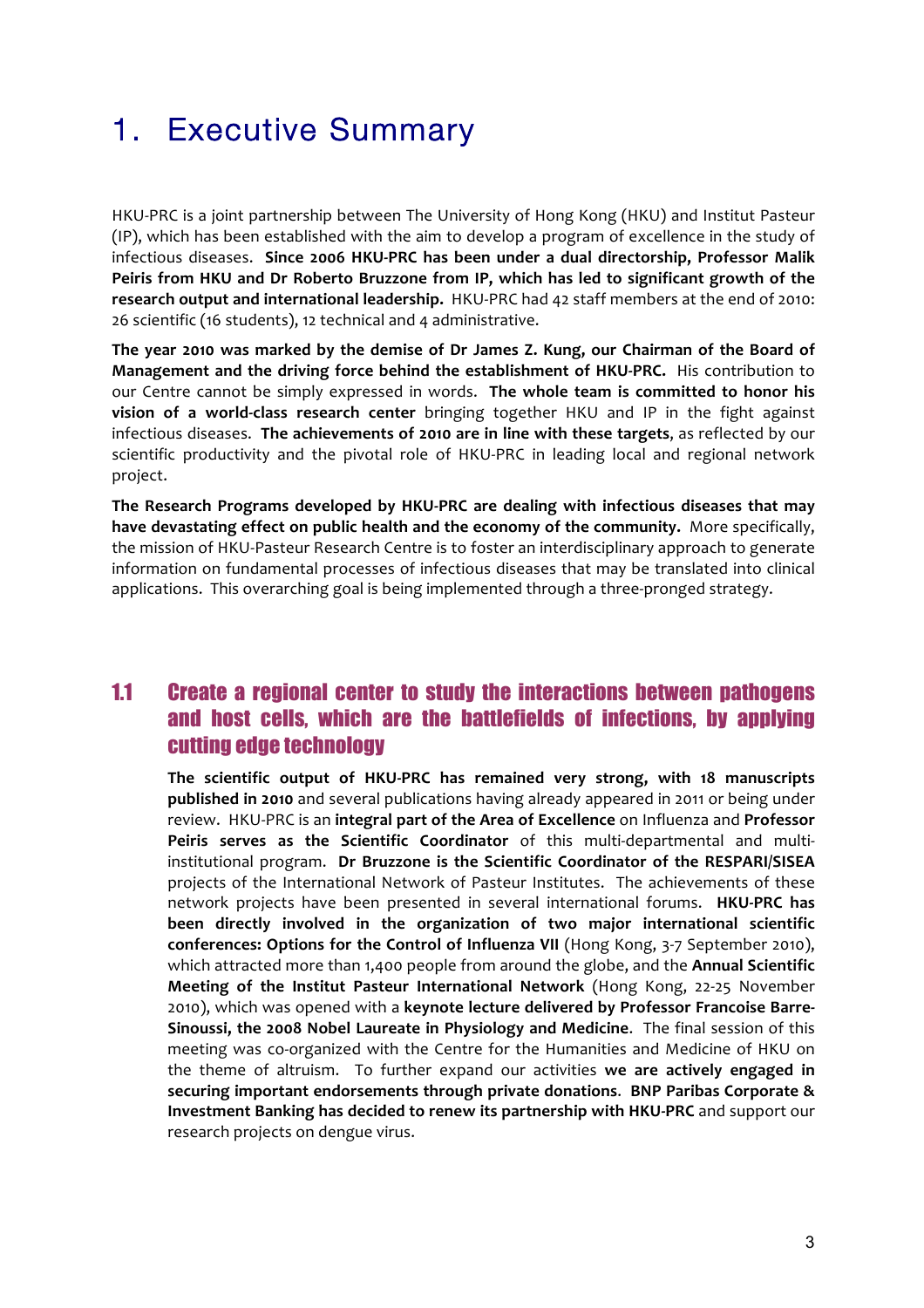## 1.2 Develop novel approaches to confront the challenges posed by infectious diseases to create basic knowledge that will be applied to human diseases

We have solidified our research focus on respiratory infections and on the mosquito borne disease of dengue by securing several independent extramural grants (6 approved for funding in 2010). HKU-PRC will be a partner in the FLUPIG network of the **European Union, a project that** aims at a better understanding of the role of pigs in influenza pandemics. The common denominator of our research programs is to **emphasize interdisciplinary approaches** to confront the challenges posed by pathogens and we wish to pursue this orientation by linking the Center to several departments at HKU. The new group led by Dr Hui-Ling Yen, who holds an appointment as Research Assistant Professor in the Department of Microbiology has grown in size and has developed in a short time a vigorous research program. Dr Beatrice Nal has left the **Centre after 7 productive vears in Hong Kong.** A Group Leader will be recruited after the signing of the new Consolidated Agreement. Dr Chris Mok has joined HKU-PRC in the **Molecular Virology Team, as a postdoctoral fellow of the Area of Excellence.** His research focus is on the molecular mechanisms of virulence of influenza virus; he has already submitted a grant to the Research Fund for the Control of Infectious Diseases.

## 1.3 Foster education through a Regional Center of Excellence for Teaching & Training in Biomedical Research that will nurture the next generation of leading scientists working on human diseases

The Teaching and Training Center of Excellence in Biomedical Research continues to offer an annual program of three courses for postgraduate students and young **scientists,** which is extremely competitive and comparable in quality to other international programs. We have pioneered advanced master classes for MPhil, PhD and young postdoctoral fellows in the region, creating a network of trainees across Asia and **beyond,** who seek our mentorship well after the course. The three courses have attained a very strong reputation, attracting a record number of applications from other **countries.** The number of local applications has also significantly increased, and we are now training 30-40 HKU students every year. In addition, several lectures delivered by leading scientists (viz., EMBO members, Professors at College de France, members of the National Academy of Sciences USA) are organized together with other Centers and or Departments of the Li Ka Shing Faculty of Medicine, or as part of the Croucher-**Pasteur Seminar Series and are open to the public,** attracting a wide audience including faculty members, postdocs and students who attended previous courses. We have been able to increase the involvement of HKU staff, making it possible to offer a choice of  $2-3$ practical sessions for each course. Some of the best students of these courses have joined HKU-PRC for their PhD studies. Furthermore, the Teaching Center of HKU-PRC has also forged a strong partnership with the Faculty Core Facility and co-organized two **technical workshops in 2010.**

In summary, the results obtained in 2010 are clearly in line with our strategic objectives and represent a solid foundation to consolidate a structure based on Young Group **Leaders**, fostering synergies between independent scientists at an early stage in their career, giving them the freedom to explore and tackle important questions.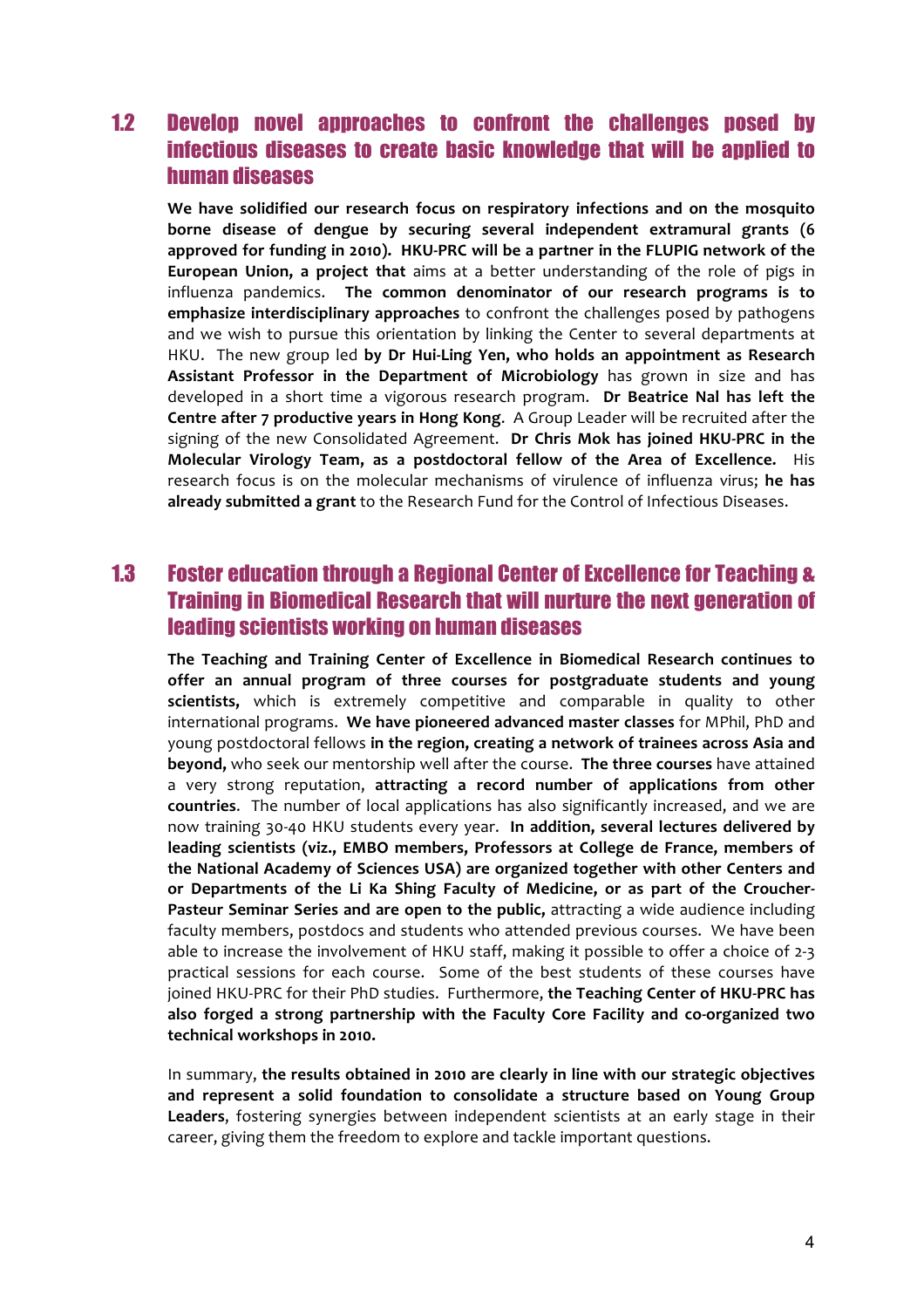# 2. General Overview of the Programs

## 2.1 Research

HKU-PRC had 42 staff members at the end of 2010: 26 scientific (16 students), 12 technical **and 4 administrative.** The scientific backbone of HKU-PRC is represented by four groups: Virus-Host Interaction; Viral Infection & Immunity; Molecular Virology; Translational Research. All groups are actively engaged in the Teaching and Training program.

The Virus-Host Interactions team led by Dr Beatrice Nal-Rogier has continued studies to identify and characterize cellular pathways used or modified by enveloped viruses during their replicative cycle inside infected cells. A major result of 2010 has been the discovery of a novel role for two cellular factors, the small GTPases Arf4 and Arf5, in dengue virus **egress.** We have found that the simultaneous depletion of these two proteins, which belong to Ras superfamily, blocks dengue VLP release for all dengue serotypes. This project has been mainly carried out by Mateusz Kudelko who will defend his PhD thesis on this on June 28, 2011. A new doctoral student has been recruited in 2010 to continue **this RFCID-funded project. Furthermore, Joanne Lo**, who did part of the ultrastructural characterization of dengue VLPs during her training at Institut Pasteur, has submitted her **MPhil thesis in March 2011.** These data were also presented at The Fourth ASEAN Congress of Tropical Medicine and Parasitology (Singapore), and a 2010 Cold Spring Harbor Asia Meeting (PR China). In addition, we have received a donation from BNP Paribas Corporate & Investment Banking, thanks to its partnership with Institut Pasteur, to increase support to these investigations.

Our projects on the cellular interactome of SARS-CoV have achieved significant milestones in 2010. We have completed our investigations on two proteins, PALS1 and ezrin, identified in a yeast-two-hybrid screen. We have published our work on the interaction between the SARS-E viral protein and PALS1, a component of tight junctions **crucial for cellular polarity, and its consequences for integrity of the epithelium.** Our data provide new insight into the molecular mechanisms that contribute to SARS-CoVinduced pathogenesis. We have proposed a model which places E as a virulent factor that hijacks the tight junction-associated protein PALS1, causing severe damage to the epithelial barrier of the lung in SARS patients. Further studies on animal models using recombinant SARS-CoV are ongoing to investigate the role of the E-PALS1 interaction in virus-induced pathogenesis in vivo. Kim-Tat Teoh has defended his PhD thesis on the **project in January 2010 and is now Lecturer at Ngee Ann Polytechnic in Singapore.** These results have been presented at a Keystone Conference (USA), during a Scientific Symposium (HKU), and at a Current Opinion in Cell Biology Conference (The Netherlands). We have also completed our work on the interaction between the cellular ezrin protein and the SARS-CoV Spike viral envelope glycoprotein. We have found that expression of a dominant negative form of ezrin is associated with higher levels of viral genes at early time points post SARS-CoV infection. Moreover, we have observed that more cells are infected when ezrin function is altered. These data allow us to propose a model that places ezrin as a restricting factor of SARS-CoV Spike-mediated entry at the fusion stage. **Jean Millet,** the student involved in this project, has defended his PhD thesis in June 2010 and is now post-doctoral fellow in the lab of Dr Gary Whittaker at Cornell University, **USA.** These results have been presented at a Keystone Conference (USA).

Dr Beatrice Nal has left HKU-PRC at the end of 2010 for personal reasons. She had developed a very competitive research program supported by a number of extramural grants, as well as strong international collaborations with leading laboratories to exploit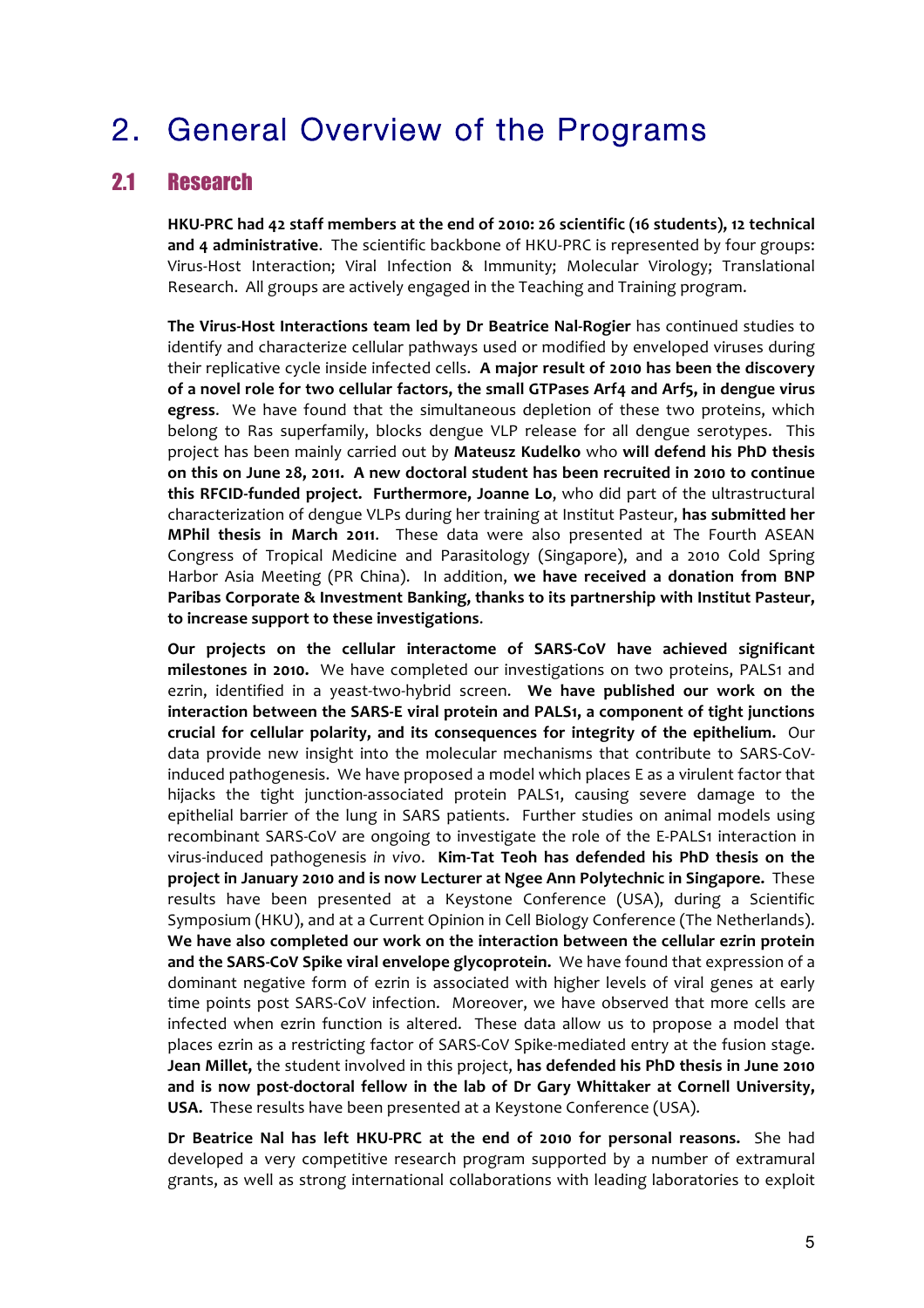the tools generated in the lab for basic and applied research programs. Dr Nal is still following closely the progress of the students whom she was supervising.

The objective of the Viral Infection & Immunity group, led by Dr Martial Jaume, is to gain **insights into host reactions to viral infections** with a focus on understanding the role of cells of the innate immunity system, such as macrophages and dendritic cells, in response to viral infection. Recently, the mode of activation of macrophages has been revisited andn in addition to the classical activation pathway induced by the proinflammatory cytokine IFN-y, a new mechanism, designated as alternative activation, has been proposed. Because classical and alternatively activated macrophages display different phenotypes and properties, we have postulated that they could be differentially susceptible to virus infection. We have successfully developed an in vitro model of classical and alternative activation of primary human macrophages and have embarked **on a new project to evaluate their susceptibility to pandemic H1N1 Influenza A virus.** The initial results point to differences in susceptibility of the classic and alternative activated human macrophages to pandemic  $H_1N_1$  - and possibly other Influenza A viruses - and prompt for further investigations on the cellular and molecular components responsible for the distinct susceptibility of the human activated macrophages to infection. An MPhil student has been recruited in September 2010 to develop this project.

The Jaume lab previously reported that immune serum elicited by vaccination with a subunit SARS vaccine candidate triggered infection of human B cell lines by both SARS-CoV Spike pseudotyped particles (SARS-CoVpp) and replication-competent SARS-CoV. These observations prompted us to extend our investigation of the **occurrence of** antibody-dependent enhancement (ADE) of SARS-CoV infection to primary human **macrophages.** We found that 2 out of 3 donors exhibited a markedly increased percentage of SARS-CoV-positive macrophages, from  $7\%$  or less to about 20%. Our work suggests that **SARS-CoV** is able to enter human immune cells via an antibody-mediated **pathway** and raises reasonable concerns regarding the use of SARS-CoV vaccine in humans. These results have been submitted for publication and will form the backbone of the PhD thesis of Simon Yip, whose defense has been scheduled in June 2011. Recently, serious concerns have been raised in Canada about a possible association between anti-influenza vaccination and an enhanced susceptibility to pandemic (pdm) H<sub>1</sub>N<sub>1</sub>. The Jaume lab is collaborating with a group at the University of British Columbia (Canada) in order to investigate whether human subjects vaccinated against seasonal **influenza could be more prone to pdmH1N1 infection.** To this end we have screened a cohort of patients' sera who had received different influenza vaccines using a mouse macrophagic cell line. Our initial data indicate that all sera from the Canadian cohort of vaccinated individuals triggered an enhanced infection of cells by pandemic H1N. Taken together, our findings provide evidence for the occurrence of heterologous ADE of pandemic influenza virus and raise the possibility that cross-reactivity of antibody against Influenza A might worsen the risk of infection by the pandemic strain. **Further investigations** on the role of vaccination in the exacerbation of influenza symptoms are ongoing as part of the PhD thesis of another student.

The projects of the Molecular Virology team, established in 2009 with the recruitment of **Dr Hui-Ling Yen, focus on the biology of influenza virus** by applying reverse genetics to the study of cellular (in vitro) and animal (in vivo) models. Influenza A virus, with its segmented RNA genome that allows genetic reassortment and the existence of multiple natural reservoirs, is a non-eradicable zoonosis and a constant threat for human and animal health. The Yen lab had previously observed that **changes in the hemagglutinin (HA)** receptor binding domain may modulate the virulence of H5N1 viruses by affecting **viral infectivity to** bone marrow-derived **dendritic cells** (BMDCs) or conventional dendritic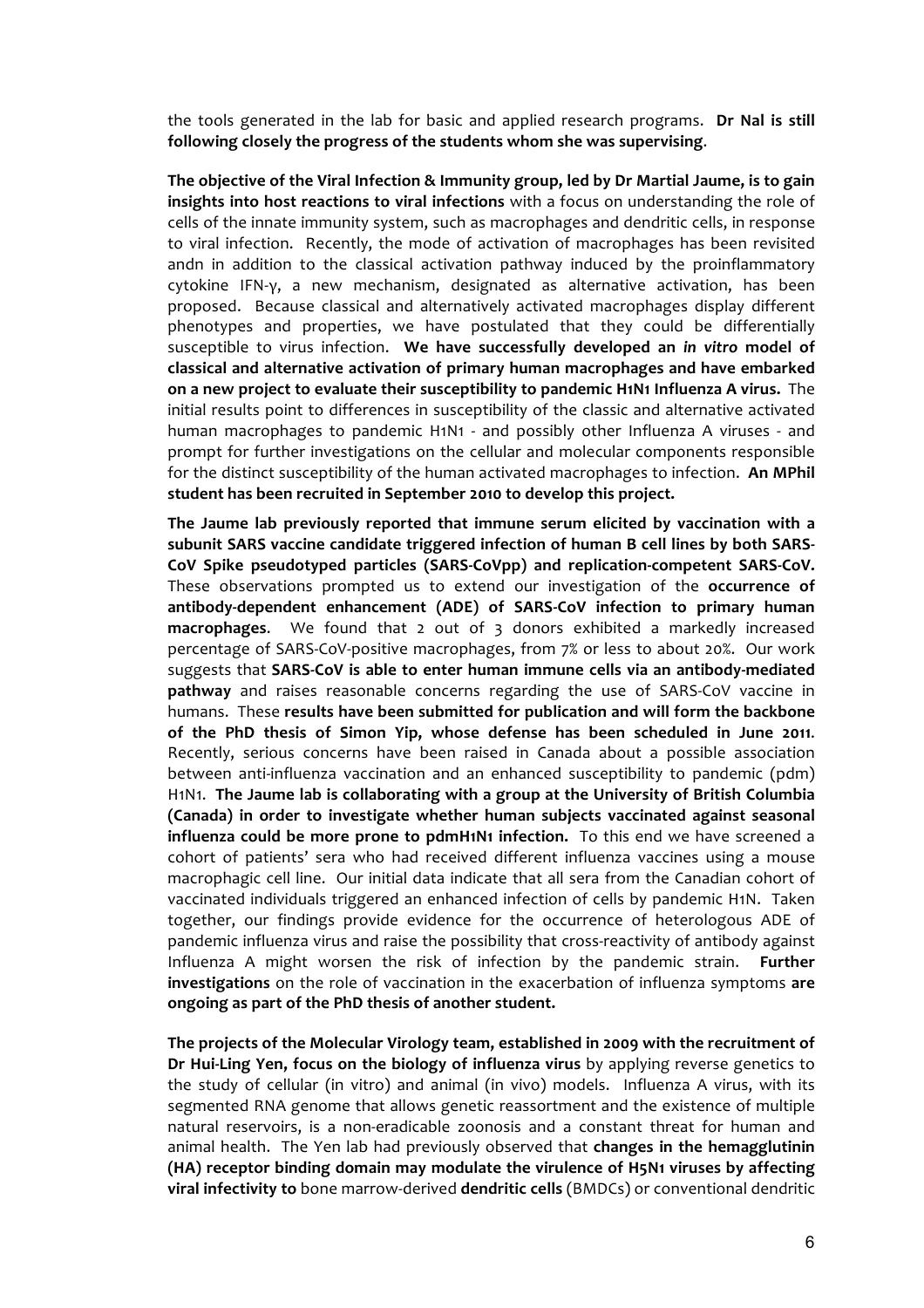cells (DCs) in mouse lungs. The working hypothesis is that: *a*) the HA glycoprotein, specifically the receptor binding domain, plays an important role in interacting with **pathogen recognition receptors PRRs) as well as in infection of DCs**, and *b*) such **binding influences pathogenesis and virus dissemination.** We have first compared infection of different H5N1 and H1N1 viruses in murine BMDCs. We observed that H5N1 exhibit higher infectivity in DC, and triggers significantly higher levels of pro-inflammatory cytokines. The next step has been to generate recombinant viruses carrying identical internal genes but differing in HA and neuraminidase (NA) surface glycoproteins, which were derived from H5N1 strains selected from different phylogenetic clades and, therefore, are antigenically distinguishable. We have observed that recombinant H5N1 viruses with HA and NA derived from different clades replicate to similar titers in susceptible cells but differed in their infectivity in murine BMDC, as well as in mice. These results have **prompted us to investigate in detail the interaction of these recombinant H5N1 viruses** with DCs and their ability to disseminate in vivo via infected DCs. In addition, a recently funded RGC-RGF project will focus on the potential interaction between influenza HA glycoprotein with C-type lectins, a member of PRRs that mediate specific interactions with different pathogens by recognizing specific glycans. The current approach is to generate non-infectious virus-like particles that express HA to evaluate their interaction with a panel of human C-type lectins. This project forms the backbone of the doctoral thesis of a student recruited in the second half of 2010.

The second main area of interest aims at mapping molecular determinants that enable transmission and replication of avian or swine influenza viruses in human. The working hypothesis is that the unique genetic composition of the pandemic H1N1 influenza virus **allows it to transmit among humans.** To test this possibility, the Hyen lab has generated recombinant viruses between pandemic  $HK415742$  (H1N1) and swine precursor swHK915 (H1N2) by plasmid-based reverse genetics. Two important findings have been obtained. First, we have found that pandemic virus HK415742 was observed to possess higher replication/transcription activity than that of the swine precursor swHK915 virus. Replacing polymerase genes of swHK915 with those of HK415742 can increase polymerase activity. Second, we have observed that **human and swine influenza viruses transmitted** differently. Thus, swine influenza viruses all possess the ability to transmit via direct contact; however, only one swine influenza isolate swHK915 (H1N2) demonstrated **moderate aerosol transmissibility** as infection can be detected in one out of three aerosol contact animals. Phylogenetic analysis has shown that swHK915 virus possess seven genes (except NA) closely related to pandemic H1N1 influenza virus. This study is performed in collaboration with Dr Gavin Smith (National University Singapore), Dr Leo Poon (Department of Microbiology at HKU) as well as Drs Robert Webster and Richard Webby (St. Jude Children's Research Hospital, Memphis, TN, USA). The project has been supported by the Research Fund for the Control of Infectious Diseases (Commissioned *Study on Swine Influenza***) since June 2009.**

The activity of the Translational Research group, led by Dr Jean-Michel Garcia, has been re-focused on two axes of research: molecular biology/tool development, and **diagnostics.** We are continuing the collaboration with Professor Mark von Itzstein's group (Institute of Glycomics, Griffith University, Australia) **to investigate how influenza virus binds to its receptor(s)** by utilizing a physical technique called saturation transfer difference nuclear magnetic resonance (STD-NMR), which represents a powerful method to investigate receptor-ligand interactions at the atomic level. While we are exploring how changes in hemagglutinin (HA) sequence can affect binding, in 2010 we have achieved a major breakthrough **obtaining initial data that validate this technology to** study neuraminidase (NA)-ligands interactions. We have already observed that some parameters, such as pH, appear to shift the NA properties towards either enzymatic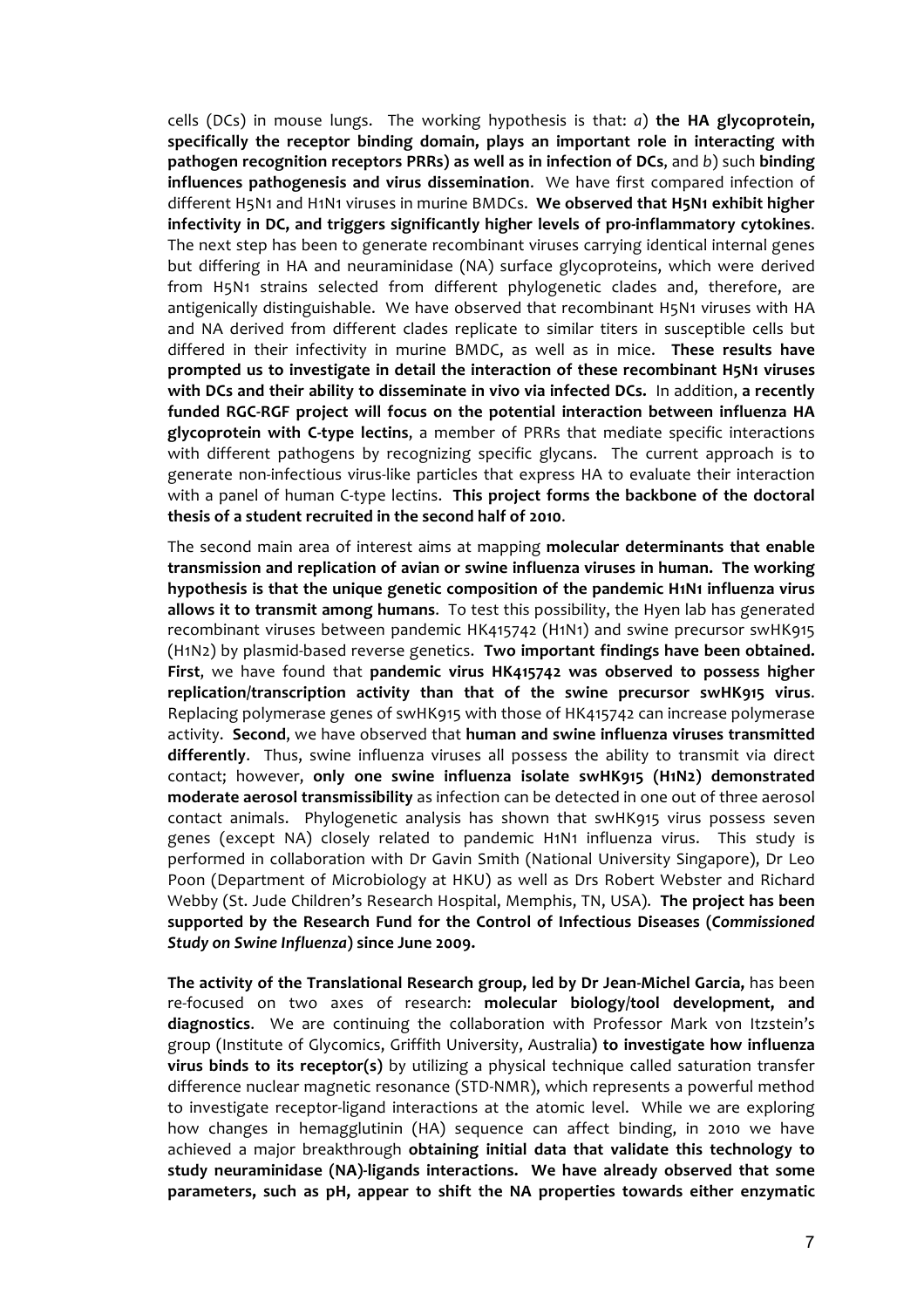**activity** (at acidic pH) or binding (at neutral pH). These observations are currently being confirmed using an alternative method, lectin staining of NA-transfected cells. A PhD student, Jimmy Lai, has spent three months in the Itzstein lab to perform these experiments. He will defend his thesis at the end of 2011. Another significant finding has been the observation that **expression of NA alone is sufficient to generate and release in the supernatant** virus like particles (VLPs) that are morphologically similar to influenza virions. Thus, NA oligomerization is comparable to that of the live virus, and the enzymatic activity, although not required for the release of NA-VLP, is preserved. Together, these findings indicate that NA plays a key role in virus budding and morphogenesis and further validate NA-VLPs as a useful tool in influenza research.

Over the years the Garcia lab has developed an **expertise in influenza lentiviral particle** system and has validated their diagnostic potential in comparison with microneutralization, the current gold standard method. We have now used this approach to look at two aspects of influenza immunology: **cross-subtype neutralization** and the **kinetic human neutralizing antibodies in vivo**. In one study we found detectable H5N1 neutralizing antibodies in a minority of pre-seasonal vaccine sera and evidence of a serological response to H5N1 in others after seasonal influenza vaccination. These results demonstrate that antibodies directed to haemagglutinin can induce heterosubtypic **response to influenza A.** Our findings also have implications for the interpretation of sero-epidemiological data, as some individuals clearly respond to seasonal influenza vaccine with substantially higher H5N1 neutralizing antibody titers. In a second study, we have analyzed the characteristics of the antibody response in individuals infected by clade 1 H5N1 virus in Vietnam and Cambodia, who experienced a spectrum of illness ranging from fatal or severe disease to moderate illness or asymptomatic infection. Our results indicate that people with asymptomatic H5N1 infection have lower H5N1 antibody titers compared to those with severe illness and that in many asymptomatically infected patients the antibody titer decreased to levels below the threshold of positivity within **one** year. These data are essential for the design and interpretation of seroepidemiological studies.

## 2.2 Teaching and Education

Our program of courses for postgraduate students and young scientists has become a reference beyond the Asia region, drawing an increasing number of highly qualified applications from around the world. We offer courses that are very competitive and of the highest quality, comparable to established benchmarks such as EMBO and Cold Spring Harbor courses. Several milestones have been achieved in 2010. First, we have **received a record number of applications for our master classes in** Cell Biology, Virology and Immunology (total number: 156), with selected applicants coming from more than 25 countries, including Canada, UK, Australia, Singapore and South America. Second, we have organized two successful workshops together with Professor George Tsao **(Department of Anatomy at HKU) and the Faculty Core Facility** on "Live Cell Imaging & Confocal Microscopy - Advances & Applications" and on "Flow Cytometry". These events were sponsored by private companies and **attracted a huge interest with over 150 registrations for the Flow Cytometry Workshop.** Third, we have co-organized an IBRO UNESCO **School of Neuroscience** on "**Neurobiology of Infectious Diseases: A view for Global Neuroscience"** in St Denis, Reunion Island, in which students from Africa, Asia, Europe and Indian Ocean region had the opportunity to learn about the pathogenesis and important gaps in knowledge of some of the most prevalent diseases of the nervous system, which are rarely addressed in neuroscience courses. Finally, three students from the Centre (2 PhD and 1 MPhil) have successfully defended their theses.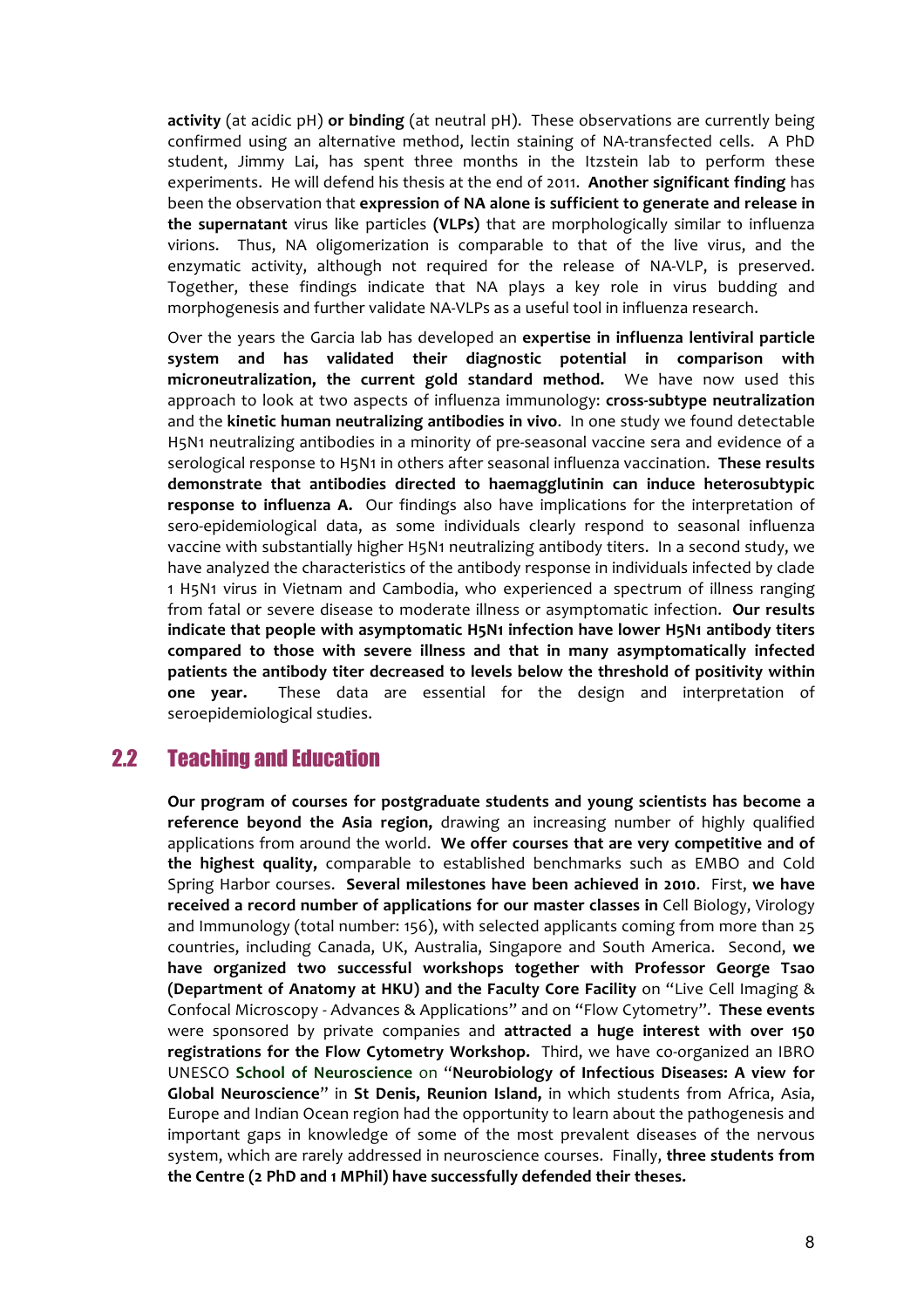## 2.3 Network Projects

HKU-PRC exerts a leadership role in a number of network projects with a major focus on viral respiratory infections. This position has been recognized by the invitation to take part in a meeting organized by Wellcome Trust (February 14-16, London, UK) with the aim to establish an International Severe Acute Respiratory Infection Consortium (ISARIC). This priority area had been selected by the Heads of International Research Organizations (HIROS), which includes the **Bill and Melinda Gates Foundation**, **CIHR**, **EC**, **Inserm, Institut Pasteur, MRC UK, NIH and Wellcome Trust. Dr Roberto Bruzzone is the Scientific Coordinator of the RESPARI and SISEA programs** that federate the Institutes of the Pasteur-Asia network in a multi-center project (see also the 2009 Annual Report). The **RESPARI network** (www.hku.hk/respari/) has served as the platform to promote active collaboration between the Pasteur and other networks in Asia and establish the regional influence of HKU-PRC. The achievements of these network projects have been presented in several international forums. Professor Malik Peiris is the Coordinator of the 8-year **research program "Control of Pandemic and Inter-pandemic Influenza"** that has been awarded a HK\$ 76 millions by the University Grants Committee in the fourth round of its Areas of Excellence (AoE) scheme. HKU-PRC takes an active part in this application and has secured several grants to successfully implement specific research areas and strengthen our scientific collaborations with many groups at HKU and other universities in Hong Kong. Professor Peiris continues to serve on a number of WHO working groups in **relation to both avian and swine origin influenza virus.** In this context, it is important to mention that HKU-PRC has entered into a collaborative project (Funding scheme: Largescale integrating project) **supported through the 7<sup>th</sup> Framework Program of the** European Union. Professor Malik Peiris will coordinate the activity of HKU-PRC.

**Finally,** several major international events have been organized and/or chaired by the directorship of HKU-PRC: **Options for the Control of Influenza VII** (Hong Kong, 3-7 September 2010), co-organized by Professor Malik Peiris (Conference Chair), Professor Yi Guan (HKU, Conference Scientific Chair) and Dr Gavin Smith (NUS, Conference Communication Liaison), which attracted more than 1400 researchers worldwide (http://www.controlinfluenza.com/); the **Annual Scientific Meeting of the Institut Pasteur International Network** (Hong Kong, 22-25 November 2010), co-organized by Dr Roberto Bruzzone and Professor Malik Peiris, which is the most important scientific event of the Pasteur Network and was opened with a keynote lecture delivered by Professor **Francoise Barre-Sinoussi, the 2008 Nobel Laureate in Physiology and Medicine** for the discovery of the HIV virus (http://www.pasteur-network-meeting.org/HK2011/); the 2<sup>nd</sup> **International Neuroinfection Meeting** (Reunion Island, 2-6 December 2010), co-organized by Dr Roberto Bruzzone, Professor Monique Dubois-Dalcq (Institut Pasteur and NIH), Professor Philippe Gasque (Université de La Reunion)and Professor Krister Kristensson (Karolinska Institutet, Stockholm) (http://www.ianis2010.fr/training-and-scientificprogram/), which brought together specialists working in neurobiology, microbiology, immunology, virology, parasitology and clinical neurology following the success of the first International Conference on Infections Diseases of the Nervous System, held at Institute Pasteur in September 2008.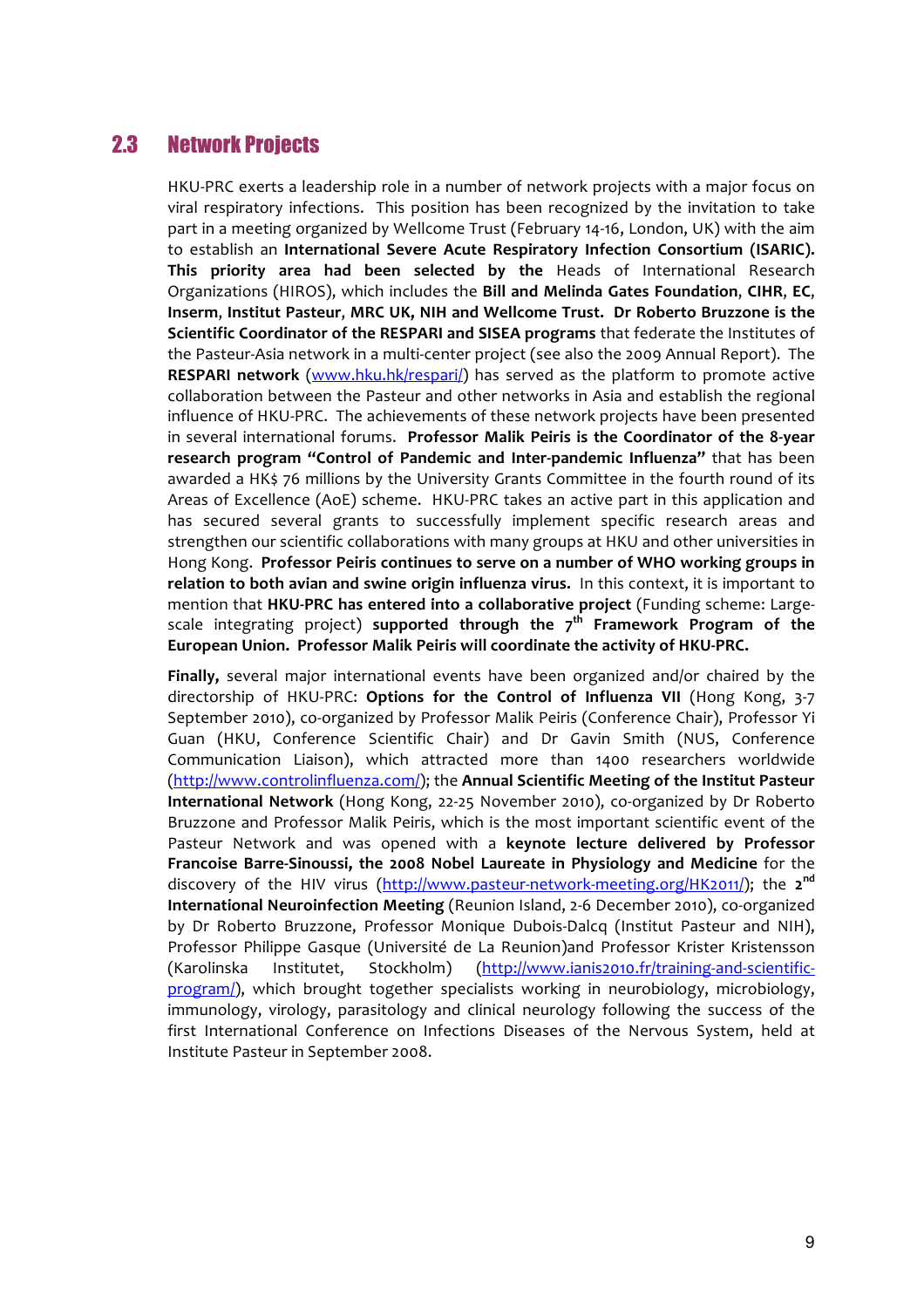# 2.4 Financial situation

The financial situation has been defined under the Consolidated Agreement stipulating that the Centre will receive intramural funding from HKU up to the end of the revised **term (November 2011).** Following the 2008 Board Meeting, HKU has agreed to increase its annual support to HK\$6.47 million in cash, keeping the existing level of in kind contributions). Starting in 2005 more funds have been made available from Institut Pasteur, including a one-off donation. Intramural funds from HKU and Institut Pasteur account for about 50% of current income. The remaining 50% is obtained through external grants and donations. HKU-PRC has secured extramural grants from RGC (Research Grants Committee), RFCID (Research Fund for the Control of Infectious Diseases), Area of Excellence and, more recently, from the European Union to support its core research activities. It is worth mentioning that our Group Leaders currently hold 1 EU, 3 RGC, 9 RFCID and 2 Area of Excellence contracts, with 1 RGC and 5 RFCID proposals currently under review. In summary, the financial position of the Centre is considered as healthy with a total net asset of HK\$1.177M and a balance of cash and cash equivalent of **HK\$2.87M stood at June 30, 2010.**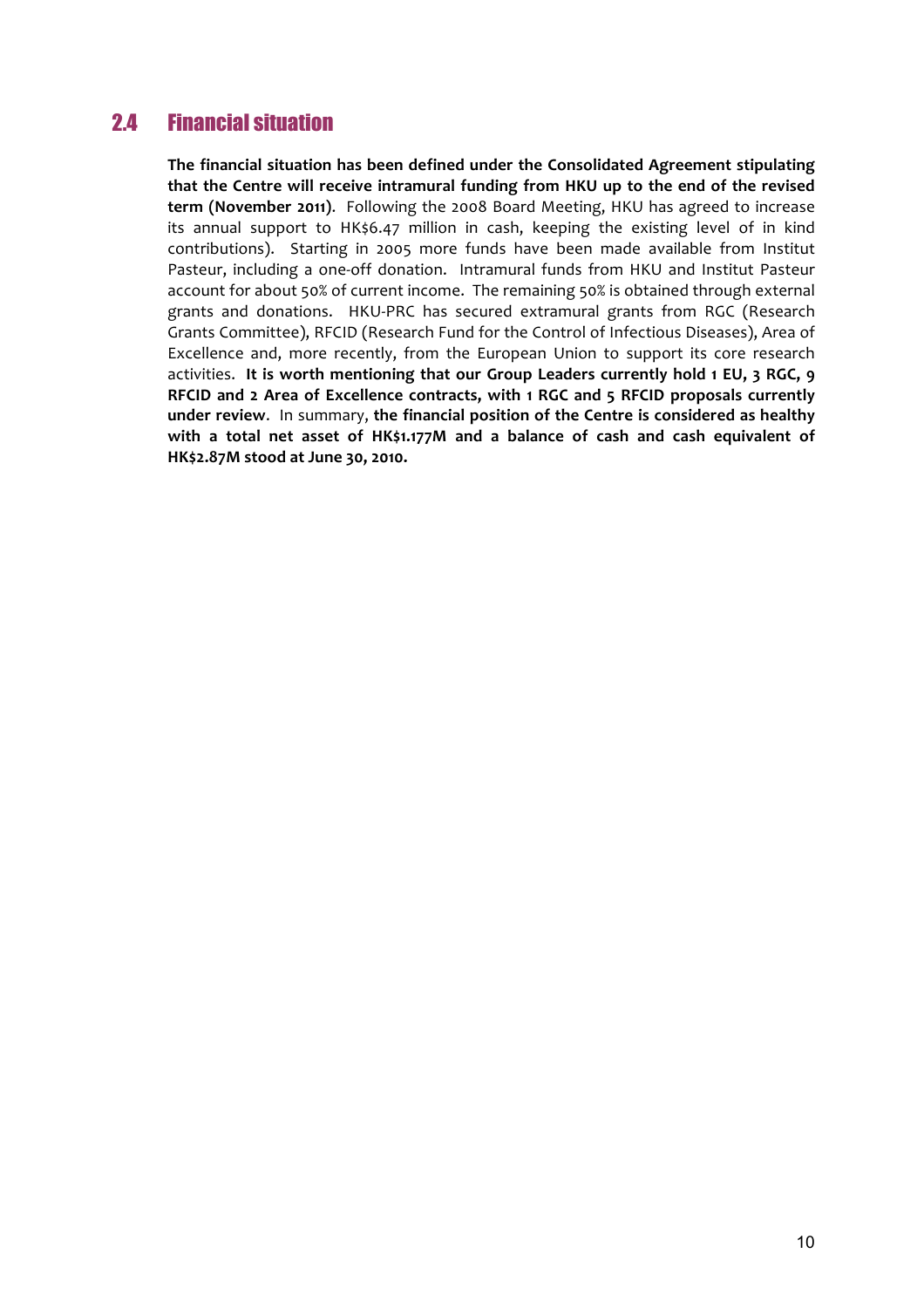# 3. Scientific Output (since January 2010)

## 3.1 Publications cited in PubMed

- 1. Garcia JM, Lagarde N, Ma ES, de Jong MD, Peiris JS (2010) Optimization and evaluation of an influenza A (H5) pseudotyped lentiviral particle-based serological assay. J Clin Virol 47:29-33.
- 2. Bruzzone R, Dubois-Dalcq M, Kristensson K (2010) Neurobiology of infectious diseases: Bringing them out of neglect. Prog Neurobiol 91:91-94.
- 3. Cavailler P, Chu S, Ly S, Garcia JM, Ha DQ, Bergeri I, Som L, Ly S, Sok T, Vong S, Buchy P. (2010) Seroprevalence of anti-H5 antibodies in rural Cambodia, 2007. J Clin Virol 48:123-126.
- 4. Chan MC, Chan RW, Yu WC, Ho CC, Yuen KM, Fong JH, Tang LL, Lai WW, Lo AC, Chui WH, Sihoe AD, Kwong DL, Wong DS, Tsao GS, Poon LL, Guan Y, Nicholls JM, Peiris JS (2010) Tropism and Innate Host Responses of the 2009 Pandemic H1N1 Influenza Virus in ex Vivo and in Vitro Cultures of Human Conjunctiva and Respiratory Tract. Am J Pathol 176:1828-1840.
- 5. Chan RW, Yuen KM, Yu WC, Ho CC, Nicholls JM, Peiris JS, Chan MC (2010) Influenza H5N1 and H1N1 virus replication and innate immune responses in bronchial epithelial cells are influenced by the state of differentiation. PLoS One 5:e8713.
- 6. Mao H, Tu W, Liu Y, Qin G, Zheng J, Chan PL, Lam KT, Peiris JS, Lau YL (2010) Inhibition of human natural killer cell activity by influenza virion and hemagglutinin. J Virol 84:4148-4157.
- 7. Cheung TK, Chin AW, Chan KH, Schumaker M, Mak PW, Leung HS, Wong A, Peiris JS, Petrauskene OV, Poon LL (2010) Evaluation of novel H1N1-specific primer-probe sets using commercial RT-PCR mixtures and a premixed reaction stored in a lyophilized format. J Virol Meth 165:302-304.
- 8. Buchy P, Vong S, Garcia JM, Chu S, Hien TT, Hien VM, Katz JM, Ha DQ, Simons C, Farrar JJ, Peiris JSM, de Jong MD (2010) Kinetics of neutralizing antibodies in patients naturally infected by H5N1 virus. PLoS One 5:e10864.
- 9. Lai JCC, Chan WWL, Kien F, Nicholls JM, Peiris JSM, Garcia JM (2010) Formation of viruslike particles from human cell lines exclusively expressing Influenza neuraminidase. J Gen Virol 91:2322-2330.
- 10. Helbig I, Sammler E, Eliava M, Bolshakov AP, Rozov A, Bruzzone R, Monyer H, Hormuzdi S  $(2010)$  In vivo evidence for the involvement of the carboxy terminal domain in assembling connexin 36 at the electrical synapse. Mol Cell Neurosci 45:47-58.
- 11. Teoh KT, Siu YL, Chan WL, Schlüter MA, Liu CJ, Peiris JS, Bruzzone R, Margolis B, Nal B (2010) The SARS coronavirus E protein interacts with PALS1 and alters tight junction formation and epithelial morphogenesis. Mol Biol Cell 21:3838-3852.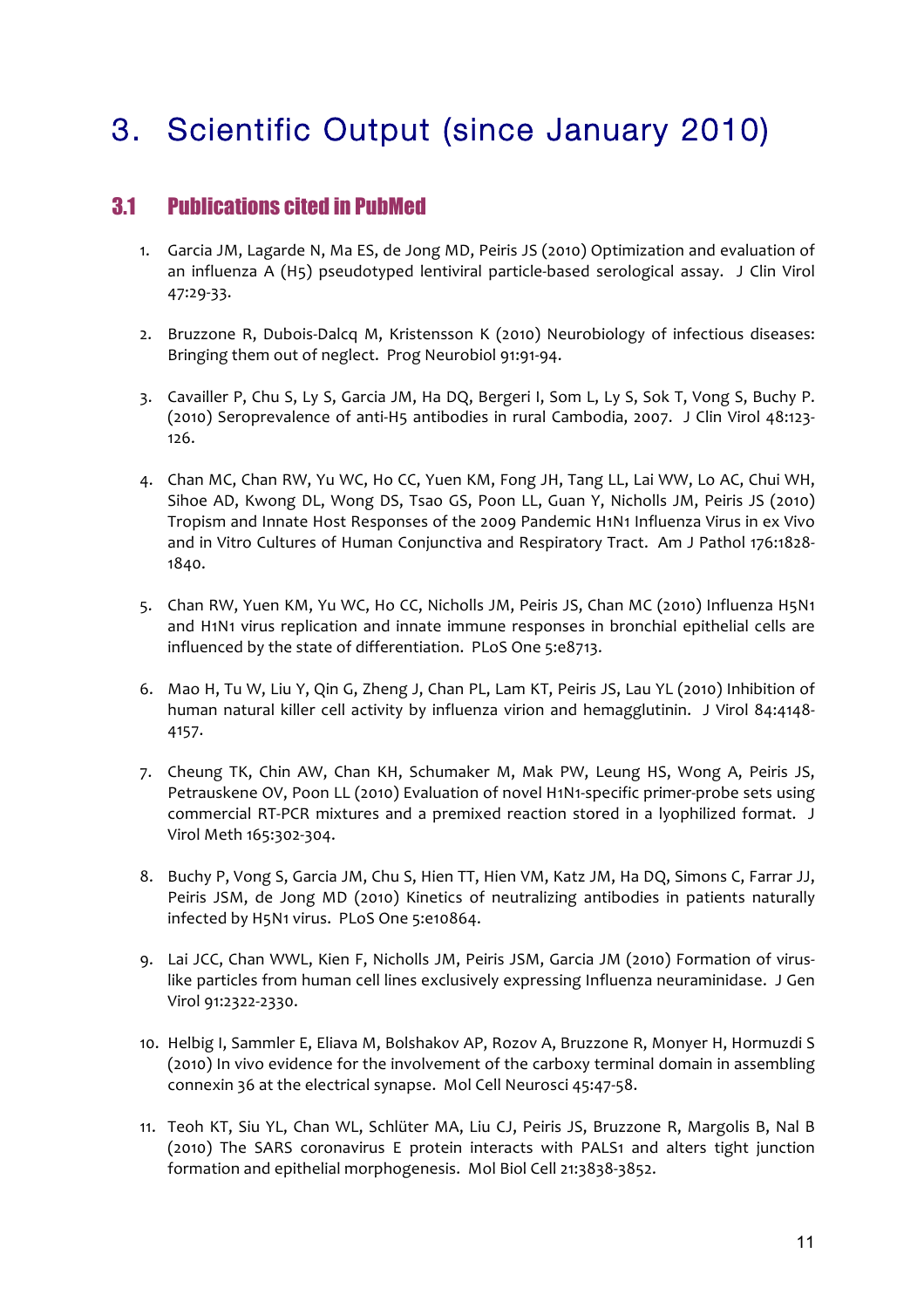- 12. Lee SM, Chan RW, Gardy JL, Lo CK, Sihoe AD, Kang SS, Cheung TK, Guan YI, Chan MC, Hancock RE, Peiris MJ (2010) Systems-level comparison of host responses induced by pandemic and seasonal influenza A H1N1 viruses in primary human type I-like alveolar epithelial cells in vitro. Respir Res 11:147.
- 13. Peiris JS, Hui KP, Yen HL (2010) Host response to influenza virus: protection versus immunopathology. Curr Opin Immunol 22:475-481.
- 14. Poon LL, Mak PW, Li OT, Chan KH, Cheung CL, Ma ES, Yen HL, Vijaykrishna D, Guan Y, Peiris JS (2010) Rapid detection of reassortment of pandemic H1N1/2009 influenza virus. Clin Chem 56:1340-1344.
- 15. Chu DK, Chin AW, Smith GJ, Chan KH, Guan Y, Peiris JS, Poon LL (2010) Detection of novel astroviruses in urban brown rats and previously known astroviruses in humans. J Gen Virol 91:2457-2462.
- 16. Cowling BJ, Chan KH, Fang VJ, Lau LL, So HC, Fung RO, Ma ES, Kwong AS, Chan CW, Tsui WW, Ngai HY, Chu DW, Lee PW, Chiu MC, Leung GM, Peiris JS (2010) Comparative epidemiology of pandemic and seasonal influenza A in households. N Engl J Med 362:2175-2184.
- 17. Cowling BJ, Ng S, Ma ES, Cheng CK, Wai W, Fang VJ, Chan KH, Ip DK, Chiu SS, Peiris JS, Leung GM (2010) Protective efficacy of seasonal influenza vaccination against seasonal and pandemic influenza virus infection during 2009 in Hong Kong. Clin Infect Dis 51:1370-1379.
- 18. Mak PW, Wong CK, Li OT, Chan KH, Cheung CL, Ma ES, Webby RJ, Guan Y, Malik Peiris JS, Poon LL (2011) Rapid genotyping of Swine influenza viruses. Emerg Infect Dis 17:691-694.
- 19. Yang L, Chiu SS, Chan KP, Chan KH, Wong WH, Peiris JS, Wong CM (2011) Validation of statistical models for estimating hospitalization associated with influenza and other respiratory viruses. PLoS One 6:e17882.
- 20. Keng CT, Akerström S, Leung CS, Poon LL, Peiris JS, Mirazimi A, Tan YJ (2011) SARS coronavirus 8b reduces viral replication by down-regulating E via an ubiquitinindependent proteasome pathway. Microbes Infect 13:179-188.
- 21. Garcia JM and Lai JCC (2011) Production of influenza pseudotyped lentiviral particles and its use in flu research and diagnosis-an update. Expert Rev Anti Infect, in press.
- 22. Garcia JM (2011) Pseudotyped viruses: a new tool for sero-diagnostic. In: Advanced techniques in viral detection (Marks RS, Lobel L, Sall A, eds), Neobionics, in press.
- 23. Nicholls JM, Lai JCC and Garcia JM (2011) Investigating the interaction between influenza and sialic acid – making and breaking the link. In: Milestones in Drug Therapy. BioSciences (von Itzstein M, ed), Birkhäuser, in press.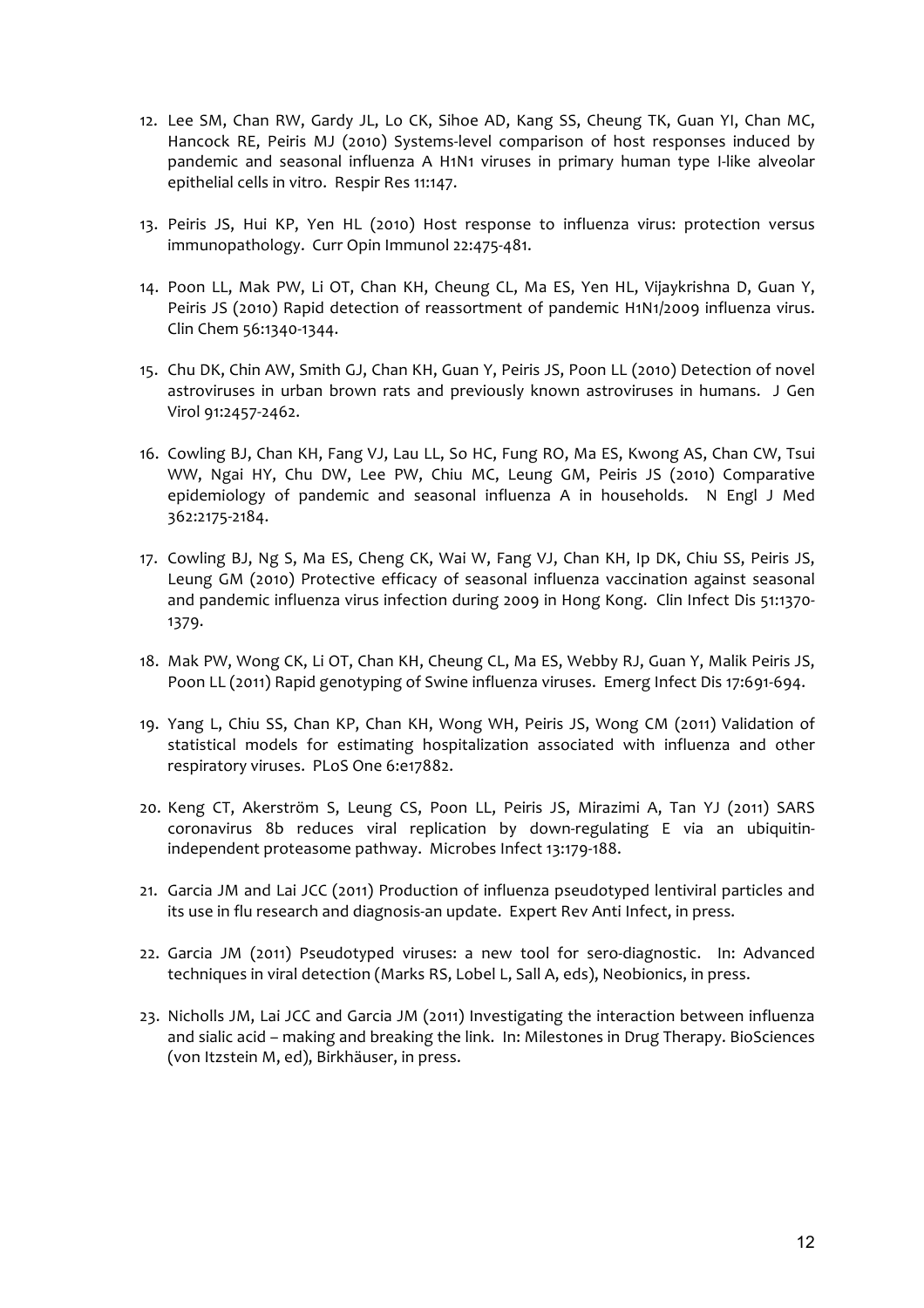# 3.2 Manuscripts submitted or in preparation

- 1. Kudelko M, Brault JP, Kwok KT, Pardigon N, Peiris JS, Bruzzone R, Despres P, Nal B, Wang PG (2011) Class II ADP-ribosylation factors regulate the release of dengue and yellow fever viruses. Submitted.
- 2. Millet JK, Kien F, Cheung CY, Siu YL, Chan WL, Li H, Leung N, Jaume M, Bruzzone R, Peiris JS, Altmeyer RM, Nal B (2011) Ezrin interacts with the SARS coronavirus spike protein and negatively modulates host cell susceptibility to infection. Submitted.
- 3. Jaume M, Yip MS, Cheung CY, Li PH, Kien F, Dutry I, Leung N, Escriou N, Daëron M, Altmeyer R, Nal B, Bruzzone R, Peiris JS (2011) Anti-SARS-CoV spike antibodies trigger infection of human immune cells via a pH- and cysteine protease-independent FcγR pathway. Submitted.
- 4. Desvaux S, Garcia JM, Nguyen TD, Reid S, Ngoc AB, Roger F, Fenwick F, Peiris JSM, Ellis T (2011) Evaluation of serological tests for H5N1 avian influenza on partially immunized domestic poultry populations in Vietnam: what is the most appropriate tool for surveillance? Submitted.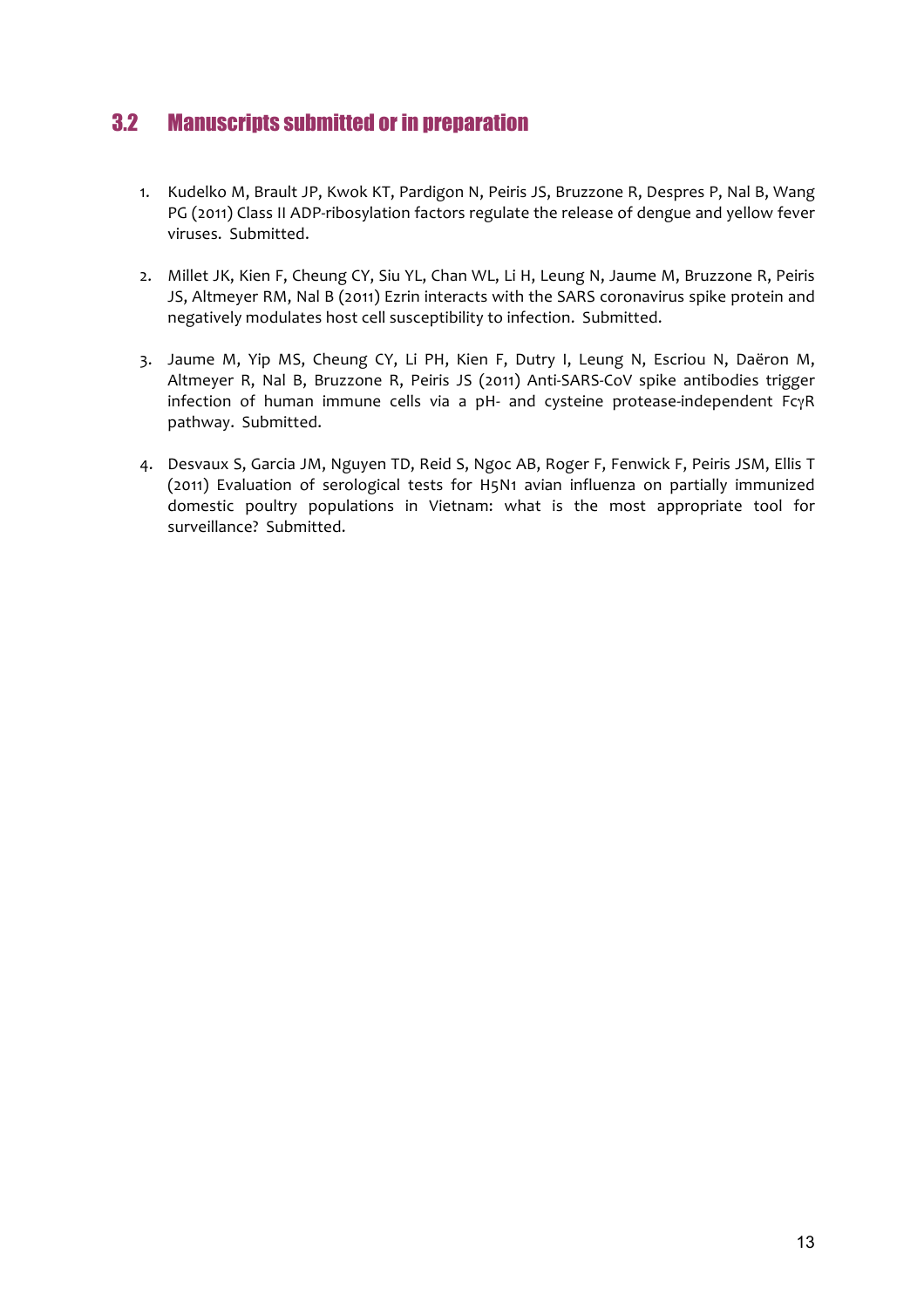## 3.3 Seminars, Invited Lectures and Oral Presentations at Meetings

- 1. Roberto Bruzzone (2010) Surveillance and Investigation of Epidemics in South East Asia (SISEA). Mekong Basin Disease Surveillance Regional Forum. Louang Prabang, Lao PDR.
- 2. Roberto Bruzzone (2010) Co-Chair of the "2nd International Conference on Neuroinfections and their worldwide impact". University of La Reunion, St Denis, La Reunion.
- 3. Roberto Bruzzone (2010) Co-organizer of the IBRO/UNESCO School of Neuroscience "Neurobiology of Infectious Diseases: a view for Global Neuroscience". University of La Reunion, St Denis, La Reunion.
- 4. Roberto Bruzzone (2010) How to improve your presentation skills. IBRO/UNESCO School of Neuroscience "Neurobiology of Infectious Diseases: a view for Global Neuroscience". University of La Reunion, St Denis, La Reunion.
- 5. Roberto Bruzzone (2010) Institut Pasteur International Network in the Asia-Pacific region. Western Pacific Regional Office of WHO, Manila, Philippines.
- 6. Roberto Bruzzone (2011) Institut Pasteur International Network. International Severe Acute Respiratory Infection Consortium (ISARIC) Meeting. The Wellcome Trust, London, UK.
- 7. Roberto Bruzzone (2011) Co-Chair, International Workshop on "Surveillance and Discovery in Respiratory and Other Emerging Infectious Diseases", Phnom Penh, Cambodia.
- 8. Roberto Bruzzone and Malik Peiris (2010) Co-Chairs of the Annual Scientific Meeting of the Institut Pasteur International Network. The Li Ka Shing Faculty of Medicine of the University of Hong Kong, Hong Kong SAR.
- 9. Jean-Michel Garcia (2010) Cell-based assay: application to drug discovery. International course on "Animal cell biotechnology: Products from cells - cells as products". Institut Pasteur Montevideo, Uruguay.
- 10. Martial Jaume (2010) Introduction to Flow Cytometry. Flow Cytometry Workshop, Li Ka Shing Faculty of Medicine, The University of Hong Kong, Hong Kong SAR.
- 11. Martial Jaume (2010) Antibody dependent enhancement of viral infections: Concerns in the pathogenesis of SARS-CoV and Influenza A viruses. Symposium "Should we target the Virus, the Cell or Both?", organized by the Area of Excellence "Control of Pandemic and Inter-Pandemic Influenza". Li Ka Shing Faculty of Medicine, The University of Hong Kong, Hong Kong SAR.
- 12. Francois Kien (2010) Single-Virus Tracking A Journey into the Cell. Live Cell Imaging & Confocal Microscopy – Advances and Application, Li Ka Shing Faculty of Medicine, The University of Hong Kong, Hong Kong SAR.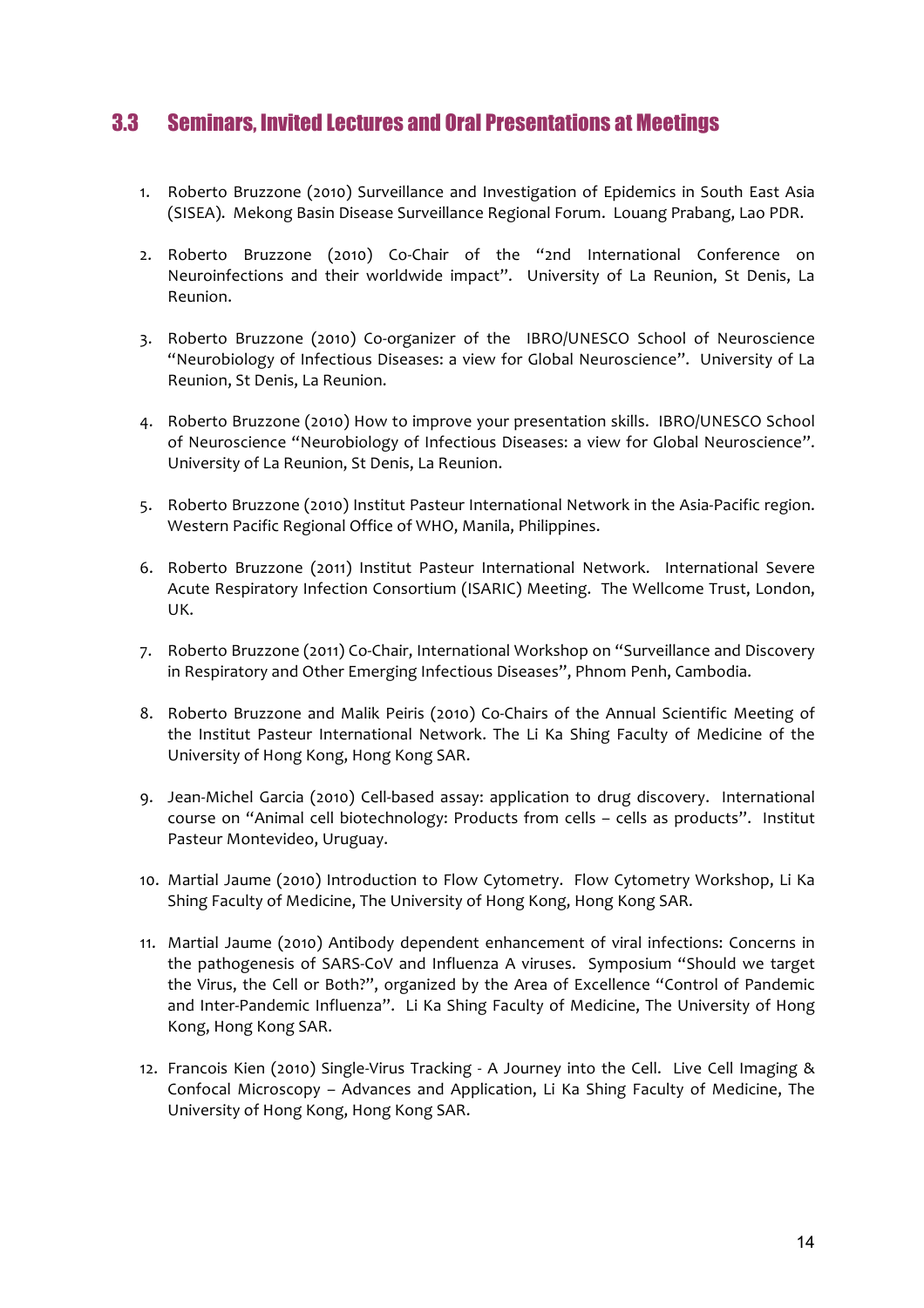- 13. F Kien (2010) Identification and characterization of cellular interactants of influenza M2 ion channel protein. Area of Excellence "Control of Pandemic and Inter-Pandemic Influenza" Seminars. Li Ka Shing Faculty of Medicine, The University of Hong Kong, Hong Kong SAR.
- 14. Malik Peiris (2010) Pre-clinical papers literature review SARS & Influenza. XII International Symposium on "Respiratory Viral Infections". Taipei, Taiwan.
- 15. Malik Peiris (2010) Comparison of disease spectrum and mechanisms of pathogenesis in H5N1 and pandemic H1N1influenza. Gordon Research Conference on the "Biology of Acute Respiratory Infection". Ventura, CA, USA.
- 16. Malik Peiris (2010) H5N1 pathogenesis. Gordon Research Conference on the "Biology of Acute Respiratory Infection". Ventura, CA, USA.
- 17. Malik Peiris (2010) Influenza: expecting the unexpected. SGM Spring Meeting on "Global challenges of virus infection". Edinburgh, UK.
- 18. Malik Peiris (2010) From avian flu to swine flu: epidemiology and pathogenesis. Keynote speaker of the "First International Symposium on the infectomics of influenza A virus". University of British Columbia, Vancouver, Canada.
- 19. Malik Peiris (2010) Epidemiology and pathogenesis of pandemic H1N1: a view from Hong Kong. Meeting of the Influenza Pathogenesis and Immunology Research Centre (IPIRC) on "Swine origin H1N1 virus: The first pandemic of the 21st century". Emory University, Atlanta, USA.
- 20. Malik Peiris (2010) Discussing the current and future challenges for influenza. World Vaccine Congress Asia 2010. Singapore.
- 21. Malik Peiris (2010) Influenza: Emergence and pathogenesis. 16th Symposium on "Infections in the Immunocompromised Host". Budapest, Hungary.
- 22. Malik Peiris (2010) Plagues past, present and future. 2010 David Todd Oration. The Hong Kong Academy of Medicine, Hong KongSAR.
- 23. Malik Peiris (2010). Chairman of the conference "Options for the Control of Influenza VII". Hong Kong SAR.
- 24. Malik Peiris (2010) XII International Symposium on Respiratory Vial Infections. Scientific Advisory Board. Singapore.
- 25. Malik Peiris (2010) Expert Advisor to WHO consultation on the composition of Influenza Vaccines for the Northern Hemisphere. Geneva, Switzerland.
- 26. Malik Peiris (2010). Expert Advisor to WHO Scientific Advisory Group of Experts (SAGE) meeting. Geneva, Switzerland.
- 27. Malik Peiris (2010) Scientific Advisory Board Meeting of the MRC Centre for Outbreak Analysis and Modelling. London, UK.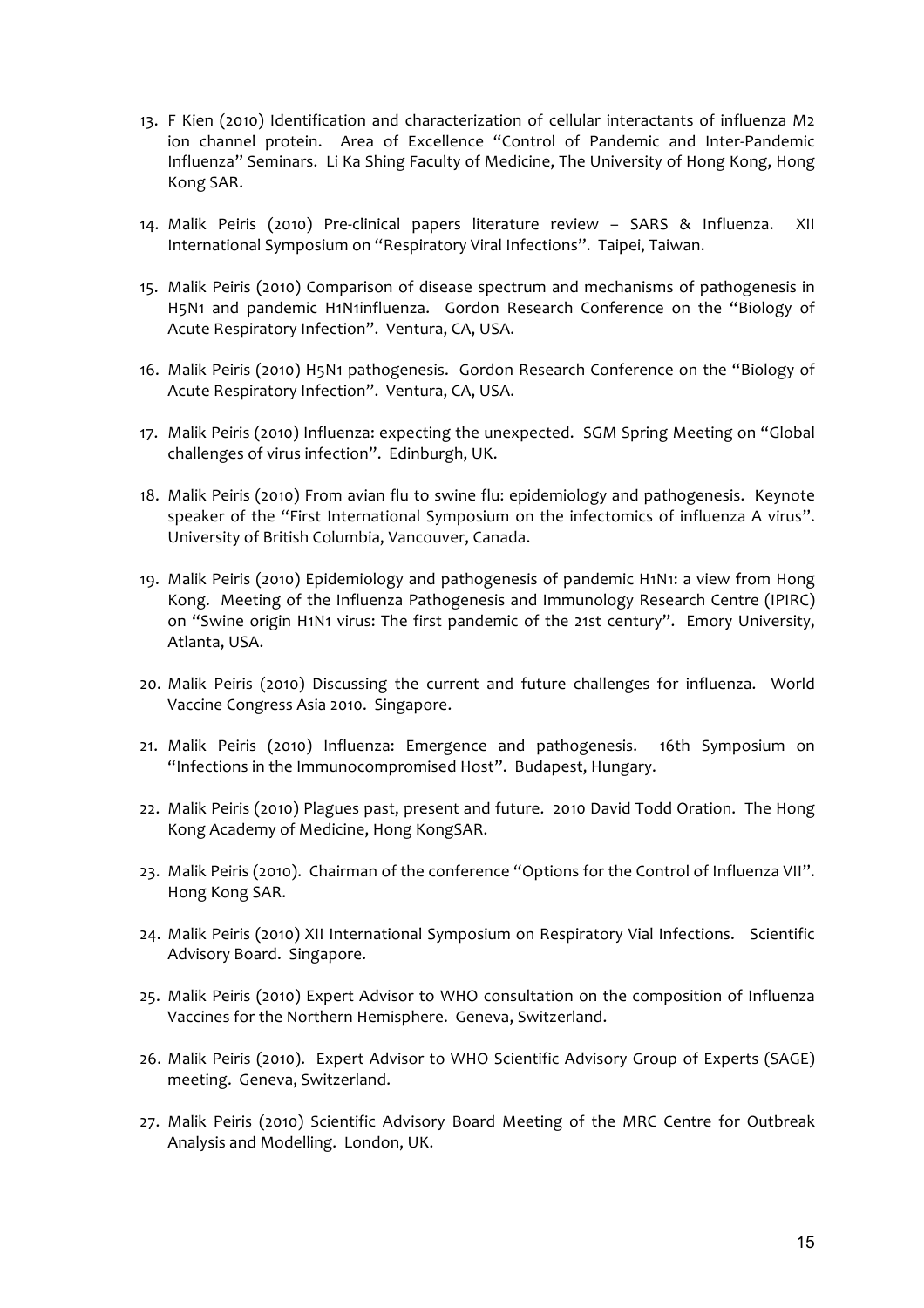- 28. Malik Peiris (2010) Scientific Advisory Board Meeting of The Wellcome Trust Influenza Scientific Advisory Group. London, UK.
- 29. Malik Peiris (2011) Co-Chair, Keystone Symposia Conference on "Pathogenesis of Influenza: Virus-Host Interactions", Hong Kong SAR.
- 30. Peigang Wang (2010). A novel role for class II ADP-Ribosylation Factors (Arfs) in the secretion of Dengue and Yellow Fever Virus. CSH - Asia, Emerging Infectious Diseases meeting. Oct, 2010. Suzhou, China.
- 31. Ming S. Yip (2010) Antibody-dependent Enhancement of Severe Acute Respiratory Syndrome Coronavirus. 15th Research Postgraduate Symposium. Li Ka Shing Faculty of Medicine, HKU, Hong Kong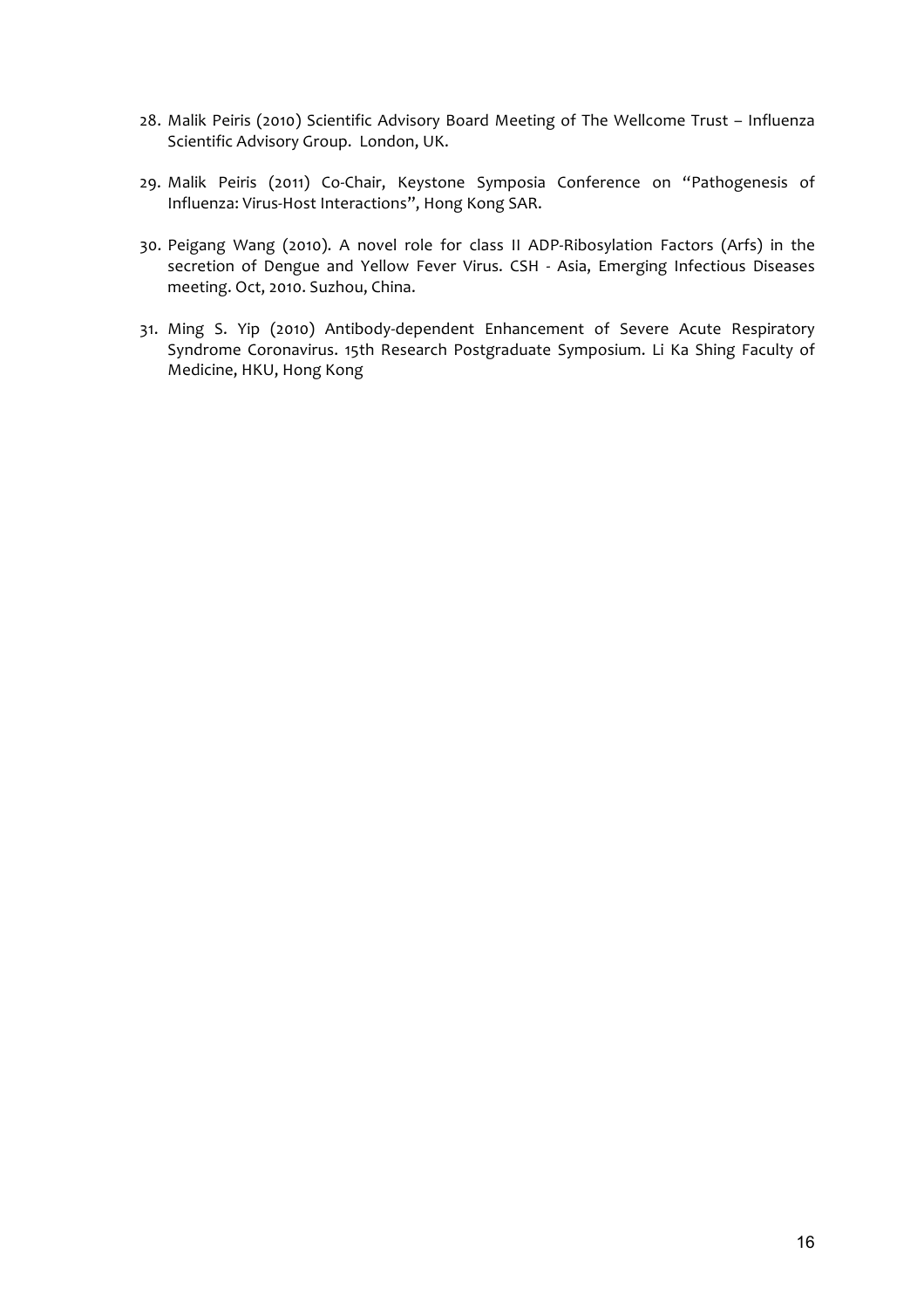# 3.4 List of Posters presented at Meetings

- 1. Millet J, Kien F, Cheung C, Siu L, Chan W, Vidalain PO, Mesel-Lemoine M, Tangy F, Bruzzone R, Peiris M, Altmeyer R, Nal B (2010) Host Cell Susceptibility to Human Coronavirus Infections. Keystone Symposium on "Cell Biology of Viral Entry, Replication and Pathogenesis" (Taos, New Mexico, USA, 16-21 February 2010).
- 2. Teoh KT, Siu YL, Chan WL, Peiris M, Bruzzone R, Margolis B, Nal B (2010) The E protein of the SARS coronavirus interacts with the PALS1 tight junction protein: an insight to understand the mechanism of deterioration of infected epithelia. Keystone Symposium on "Cell Biology of Viral Entry, Replication and Pathogenesis" (Taos, New Mexico, USA, 16-21 February 2010).
- 3. Hui-Ling Yen, Heather Forrest, Peter Cheung, Diana Wong, Olive Li, Scott Krauss, Angela Ferguson, Jeri-Carol Crumpton, Jeremy Jones, Terry Choy, Edward Ma, Leo LM Poon, Gavin J Smith, John Nicholls, Yi Guan, Robert G Webster, Richard Webby, Malik Peiris (2010) Transmissibility of pandemic H1N1 and genetically related swine influenza viruses in ferrets. Options for the Control of Influenza VII (Hong Kong,  $3 - 7$ ) September 2010).
- 4. D Bethell, A Jongkaewwattana, J kramyu, A Thitithayanont, S Wiboon-ut, D Saunders, K Yongvanitchi, A Limsalakpetch, U Kum-Arb, N Uthaimongkol, JM Garcia, M Peiris, S Thomas, A Engering, R Jarman, D Mongkolsirichaikul, C Mason, N Khemnu, S Tyner, M Fukuda, and S Pichyangkul (2010) Evaluation of in vitro cross-reactivity with avian influenza H5N1 and swine flu H1N1 2009 viruses in healthy volunteers vaccinated with a prime boost regimen of seasonal influenza vaccine. Keystone Symposium on "Immunological Mechanisms of Vaccination" (Seattle, USA, 27 October - 1 November 2010).
- 5. Lai JCC, Chan WWL, Nicholls JM, Peiris JSM and Garcia JM (2010) Formation of viruslike particles from human cell lines exclusively expressing Influenza Neuraminidase. Annual Scientific Meeting of the Institut Pasteur International Network (Hong Kong, 22-23 November 2010).
- 6. Ming S. Yip, Chung Y. Cheung, Ping H. Li, Roberto Bruzzone, J.S. Malik Peiris and Martial Jaume (2010) Investigation of Antibody-Dependent Enhancement (ADE) of SARS Coronavirus Infection and Its Role in Pathogenesis of SARS (RFCID grant 09080872). Health Research Symposium 2010: "Improving health and recognising excellence". Food and Health Bureau, the Government of the Hong Kong Special Administrative Region (11 September 2010, Hong Kong).
- 7. Isabelle Dutry, Hui-Ling Yen, Horace Lee, Malik Peiris, Martial Jaume (2010) Antibody-Dependent Enhancement (ADE) of influenza infection and its possible role in the pathogenesis of influenza. 15th Research Postgraduate Symposium (Hong Kong, 1-2 December 2010).
- 8. Ming S. Yip, Chung Y. Cheung, Ping H. Li, Roberto Bruzzone, J.S. Malik Peiris and Martial Jaume (2010) Investigation of Antibody-Dependent Enhancement (ADE) of SARS Coronavirus Infection and Its Role in Pathogenesis of SARS. Annual Scientific Meeting of the Institut Pasteur International Network (Hong Kong, 22-23 November 2010).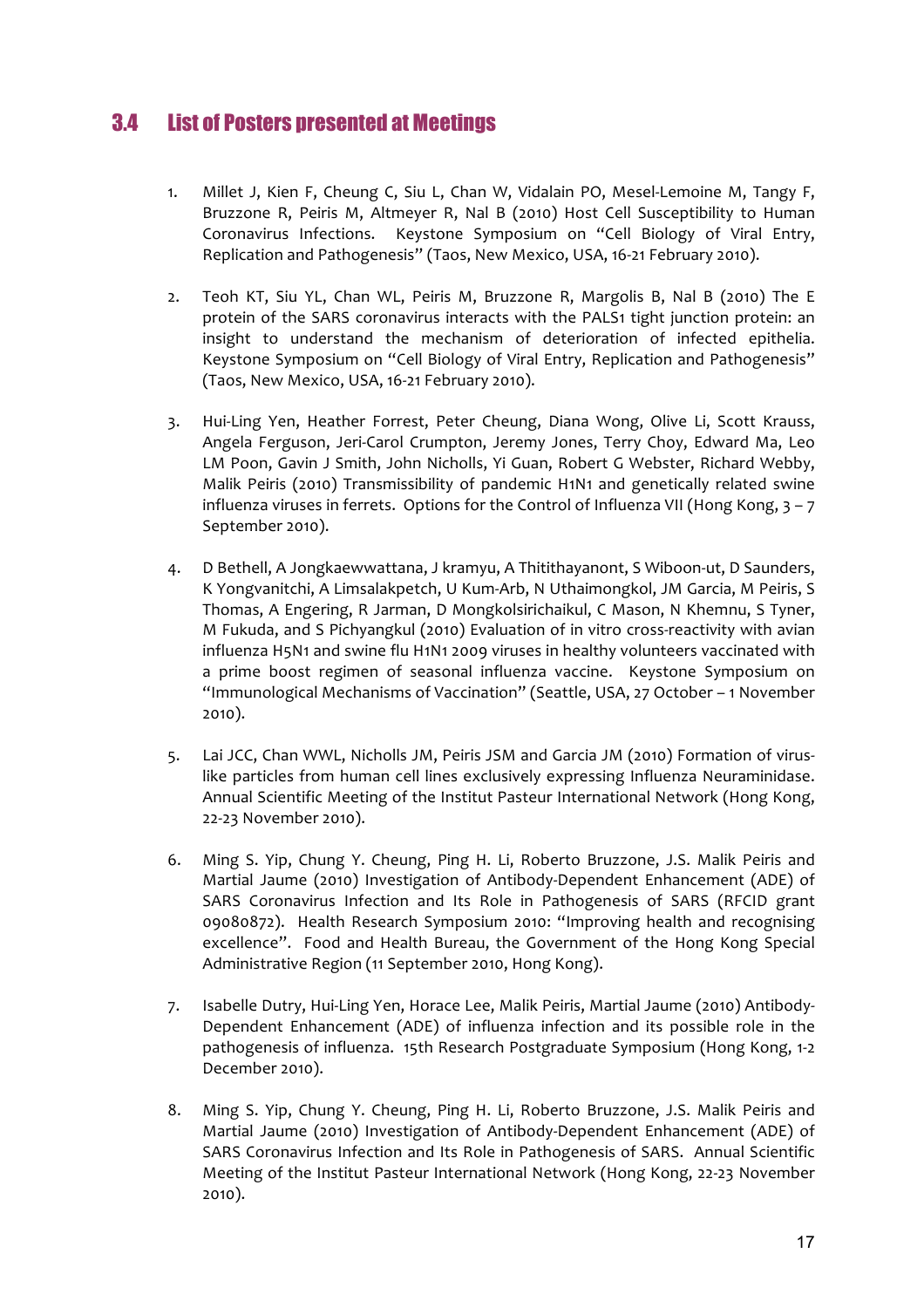- 9. Isabelle Dutry, Hui-Ling Yen, Horace Lee, Malik Peiris, Martial Jaume (2010) Antibody-Dependent Enhancement (ADE) of influenza infection and its possible role in the pathogenesis of influenza. Annual Scientific Meeting of the Institut Pasteur International Network (Hong Kong, 22-23 November 2010).
- 10. Isabelle Dutry, Hui-Ling Yen, Horace Lee, Malik Peiris, Martial Jaume (2010) Antibody-Dependent Enhancement (ADE) of influenza infection and its possible role in the pathogenesis of influenza. Options for the Control of Influenza VII (Hong Kong, 3-7 September 2010).
- 11. Tang DJ, Lam YM, Lam CHP, Chu SLK, Nal B, Bruzzone R (2010) Mutational analysis of H5N1 hemagglutinins: identification of molecular determinants for efficient packaging into pseudotyped lentiviral particles. Options for the Control of Influenza VII (Hong Kong, 3-7 September 2010).
- 12. Peigang Wang, Mateusz Kudelko, Kevin Kwok, Joanne Lo, Martin Sachse, Beatrice Nal and Roberto Bruzzone (2010) Identification of cellular enhancing and restricting factors of dengue virus egress. Health Research Symposium 2010: "Improving health and recognising excellence". Food and Health Bureau, the Government of the Hong Kong Special Administrative Region (11 September 2010, Hong Kong).
- 13. Y Zhang, F Kien, HL Ma, J Tse, LLM Poon and B Nal (2010) Identification of a novel interaction between the M2 proton channel of influenza A virus and cyclin D3: consequences for cell cycle progression. Annual Scientific Meeting of the Institut Pasteur International Network (Hong Kong, 22-23 November 2010).
- 14. HL Ma, F Kien, Y Zhang, J Tse, LLM Poon and BTM Nal. Identification of human annexin A6 as a novel cellular interactant of influenza A M2 protein: implications for influenza life cycle. Annual Scientific Meeting of the Institut Pasteur International Network (Hong Kong, 22-23 November 2010).
- 15. HL Ma, F Kien, Y Zhang, J Tse, LLM Poon and B Nal (2010) Identification of human annexin A6 as a novel cellular interactant of influenza A M2 protein: implications for influenza life cycle. Options for the Control of Influenza VII (Hong Kong, 3-7 September 2010).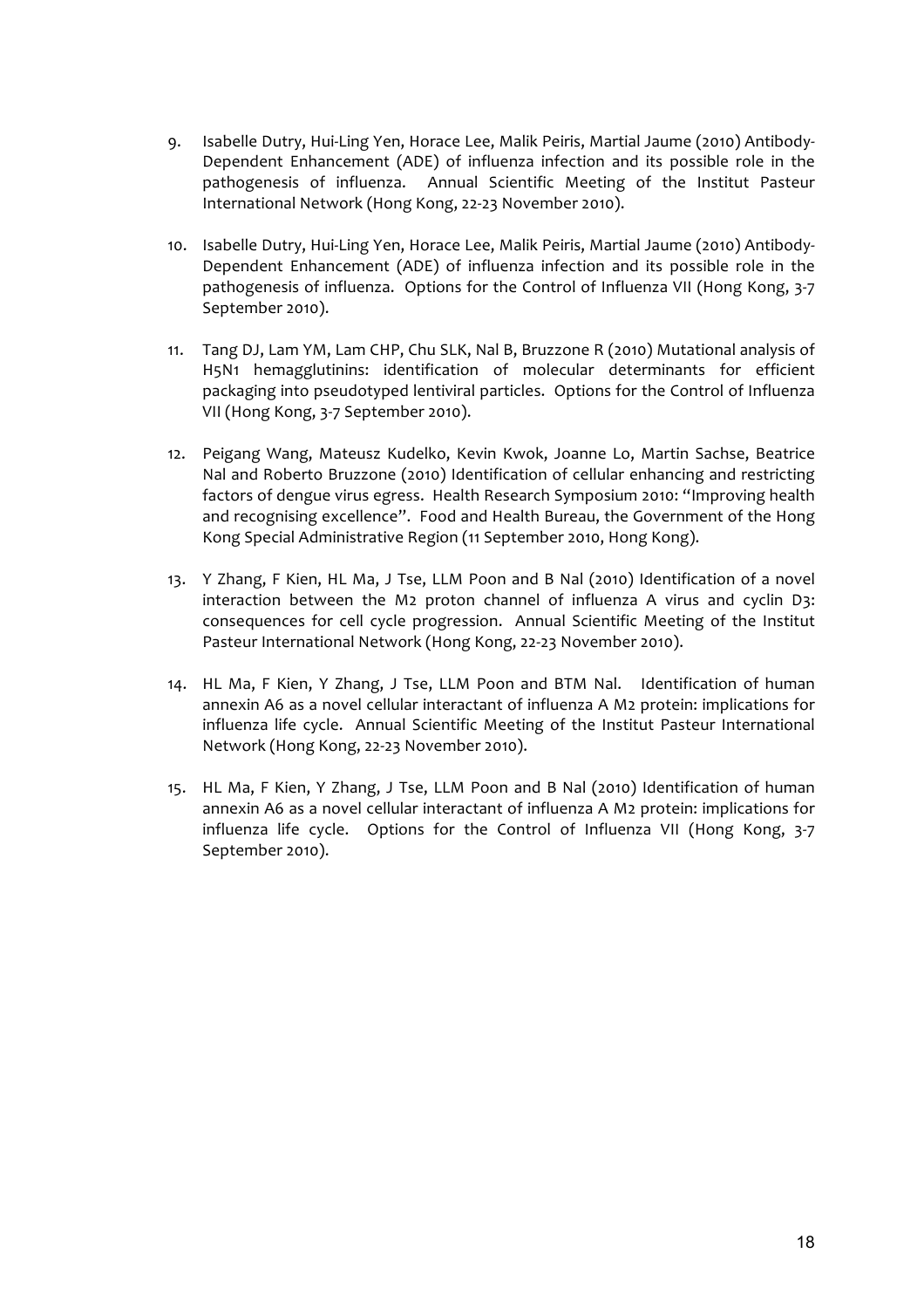# 3.5 Active Grants in 2010

| Research Fund for the Control of Infectious Diseases |                                                      |                             |
|------------------------------------------------------|------------------------------------------------------|-----------------------------|
|                                                      | Principal Investigator:                              | Dr Beatrice Nal-Rogier      |
|                                                      | Amount:                                              | HK\$724,000.00              |
|                                                      | Period:                                              | 01/Aug/2008 to 31/Jul/2010  |
|                                                      |                                                      |                             |
|                                                      | Research Fund for the Control of Infectious Diseases |                             |
|                                                      | Principal Investigator:                              | Dr Pei Gang Wang            |
|                                                      | Amount:                                              | HK\$798,400.00              |
|                                                      | Period:                                              | 01/Aug/2008 to 31/Jul/2010  |
|                                                      | Research Fund for the Control of Infectious Diseases |                             |
|                                                      | Principal Investigator:                              | Dr Pei Gang Wang            |
|                                                      | Amount:                                              | HK\$962,504.00              |
|                                                      | Period:                                              | 01/Sept/2010 to 31/Aug/2012 |
|                                                      |                                                      |                             |
|                                                      | Research Fund for the Control of Infectious Diseases |                             |
|                                                      | Principal Investigator:                              | Dr Dong Jiang Tang          |
|                                                      | Amount:                                              | HK\$737,000.00              |
|                                                      | Period:                                              | 01/Jan/2009 to 31/Dec/2010  |
|                                                      |                                                      |                             |
|                                                      | Research Fund for the Control of Infectious Diseases |                             |
|                                                      | Principal Investigator:                              | Dr Martial Jaume            |
|                                                      | Amount:                                              | HK\$799,998.00              |
|                                                      | Period:                                              | 01/Oct/2009 to 30/Sept/2011 |
|                                                      | Research Fund for the Control of Infectious Diseases |                             |
|                                                      | Principal Investigator:                              | Dr Francois Kien            |
|                                                      | Amount:                                              | HK\$776,998.00              |
|                                                      | Period:                                              | 01/Oct/2009 to 30/Sept/2011 |
|                                                      |                                                      |                             |
|                                                      | Research Fund for the Control of Infectious Diseases |                             |
|                                                      | Principal Investigator:                              | Dr Huiling Yen              |
|                                                      | Amount:                                              | HK\$771,196.00              |
|                                                      | Period:                                              | 01/Jun/2009 to 31/May/2011  |
|                                                      | Research Fund for the Control of Infectious Diseases |                             |
|                                                      | Principal Investigator:                              | Dr Huiling Yen              |
|                                                      | Amount:                                              | HK\$819,442.00              |
|                                                      | Period:                                              | 01/Jan/2010 to 31/Dec/2012  |
|                                                      |                                                      |                             |
|                                                      | Research Fund for the Control of Infectious Diseases |                             |
|                                                      | Principal Investigator:                              | Dr Huiling Yen              |
|                                                      | Amount:                                              | HK\$138,000.00              |
|                                                      | Period:                                              |                             |
| <b>Research Grants Council</b>                       |                                                      |                             |
|                                                      | Principal Investigator:                              | Dr Roberto Bruzzone         |
|                                                      | Amount:                                              | HK\$908,545.00              |

Period: 01/Nov/2008 to 31/Oct/2010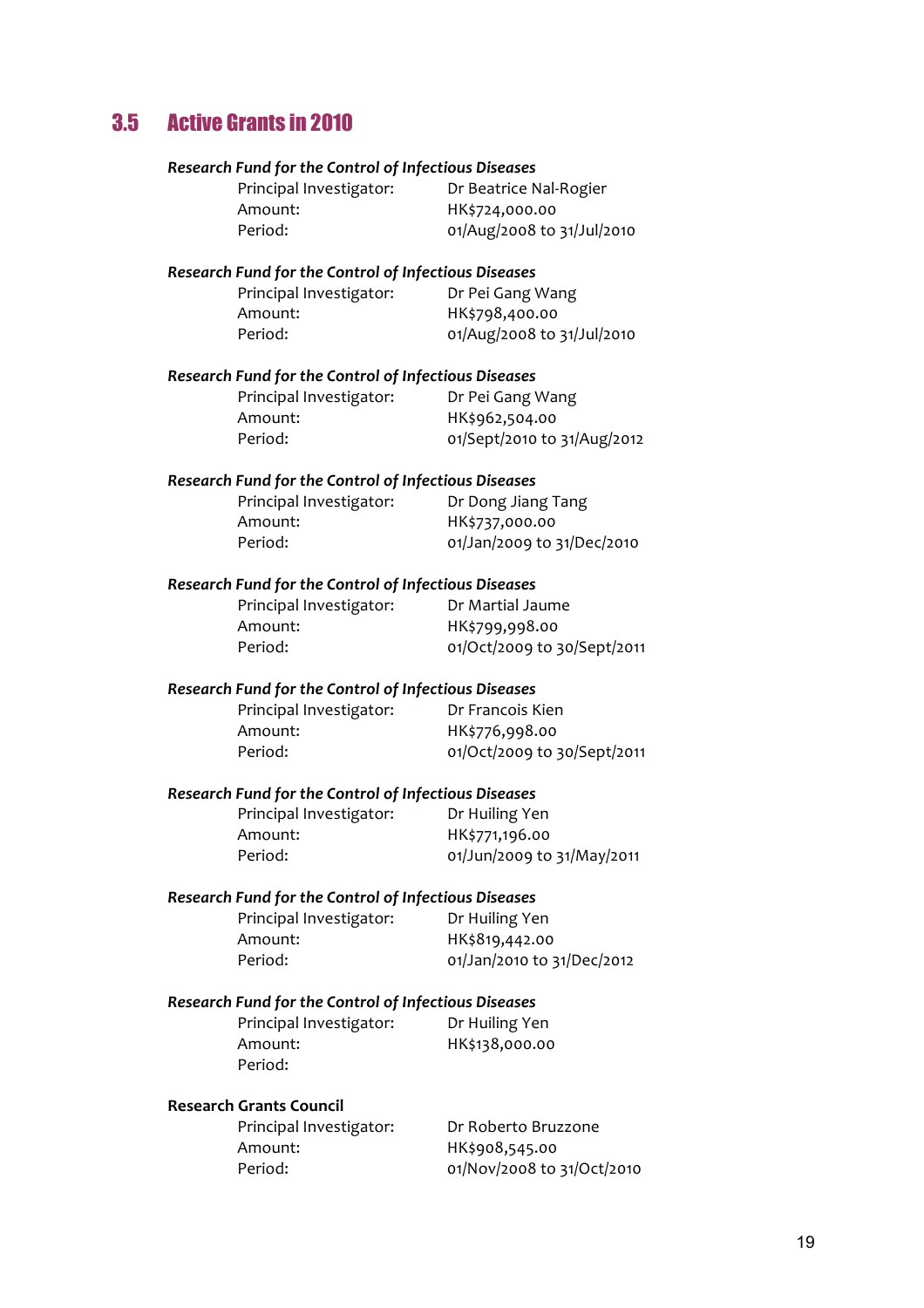### *Research Grants Council*

Amount: HK\$538,560.00

Principal Investigator: Dr John Nicholls/Dr Jean-Michel Garcia Period: 01/Nov/2009 to 31/Oct/2012

### *Merit Award for GRF Project (HKU760208M)*

| Principal Investigator: | Dr Roberto Bruzzone        |
|-------------------------|----------------------------|
| Amount:                 | HK\$50,000.00              |
| Period:                 | 18/Feb/2009 to 30/Oct/2010 |

#### *HKU Seed Fund*

Principal Investigator: Dr Huiling Yen Amount: HK\$120,000.00

Period: 01/Jul/2009 to 30/Jun/2010

#### Area of Excellence, Control of Pandemic and Inter-pandemic Influenza

Principal Investigator: Dr Roberto Bruzzone/Dr Jean-Michel Garcia Amount: HK\$312,000.00 Period: 01/Jan/2010 to 31/Dec/2010

### Area of Excellence, Control of Pandemic and Inter-pandemic Influenza

Principal Investigator: Dr Huiling Yen Amount: HK\$498,417.00

Period: 01/Jan/2009 to 31/Dec/2010

### *European Commission (FP7)*

Amount: Euro 375,150.00

Principal Investigator: Dr Malik Peiris/Dr John Nicholls Period: 01/Jul/2010 to 30/Jun/2015

### *Actions Concertees InterPasteuriennes (ACIP-3)*

Principal Investigator: Dr Peigang Wang Amount: Euro 49,500.00 Period: 01/Sep/2010 to

### *Special Fund (Institut Pasteur)*

Principal Investigator: Dr Roberto Bruzzone Amount: HK\$1,741,210.00

Period: 1 Jul 2008 to 30 Jun 2011

### **Matching Fund (Government Matching Grant)**

| Principal Investigator: | Dr Roberto Bruzzone       |
|-------------------------|---------------------------|
| Amount:                 | HK\$642,915.00            |
| Period:                 | 1 Jul 2008 to 30 Jun 2011 |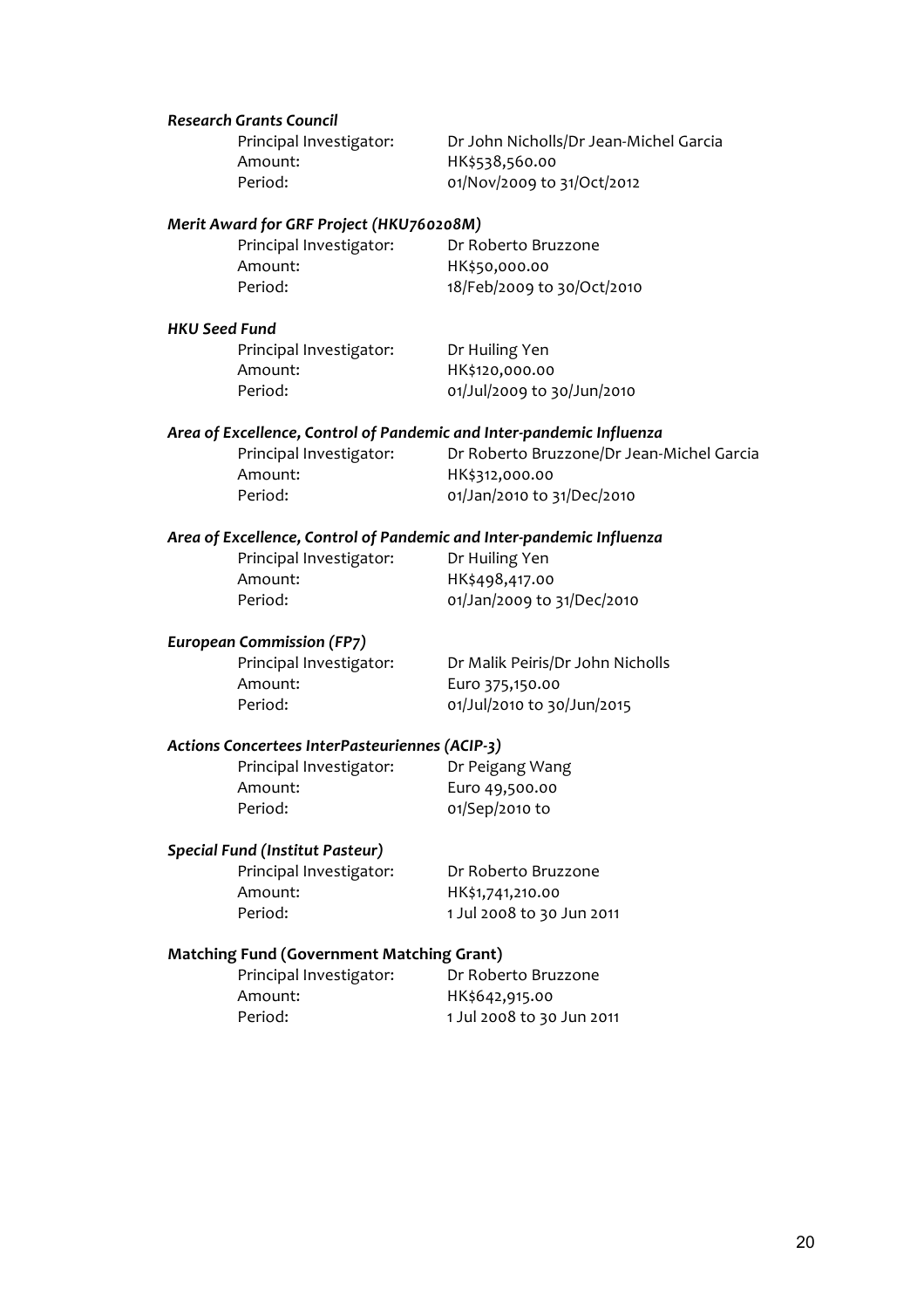# 3.6 Pending Grant Applications

| Research Fund for the Control of Infectious Diseases |                  |
|------------------------------------------------------|------------------|
| Principal Investigator:                              | Dr Martial Jaume |
| Amount:                                              | HK\$992,840.00   |
| Duration:                                            | 24 months        |
| Research Fund for the Control of Infectious Diseases |                  |
| Principal Investigator:                              | Dr Francois Kien |
| Amount:                                              | HK\$980,456.00   |
| Duration:                                            | 24 months        |
| Research Fund for the Control of Infectious Diseases |                  |
| Principal Investigator:                              | Dr Suki Lee      |
| Amount:                                              | HK\$996,576.00   |
| Duration:                                            | 24 months        |
| Research Fund for the Control of Infectious Diseases |                  |
| Principal Investigator:                              | Dr Chris Mok     |
| Amount:                                              | HK\$955,360.00   |
| Duration:                                            | 24 months        |

### *Research Fund for the Control of Infectious Diseases*

| Principal Investigator: | Dr Dongjiang Tang |
|-------------------------|-------------------|
| Amount:                 | HK\$910,446.00    |
| Duration:               | 24 months         |

### *Research Grants Council*

| Principal Investigator: | Dr Huiling Yen |
|-------------------------|----------------|
| Amount:                 | HK\$786,500.00 |
| Duration:               | 24 months      |

### *Research Fund for the Control of Infectious Diseases*

| Principal Investigator: | Dr Huiling Yen |
|-------------------------|----------------|
| Amount:                 | HK\$800,000.00 |
| Duration:               | 24 months      |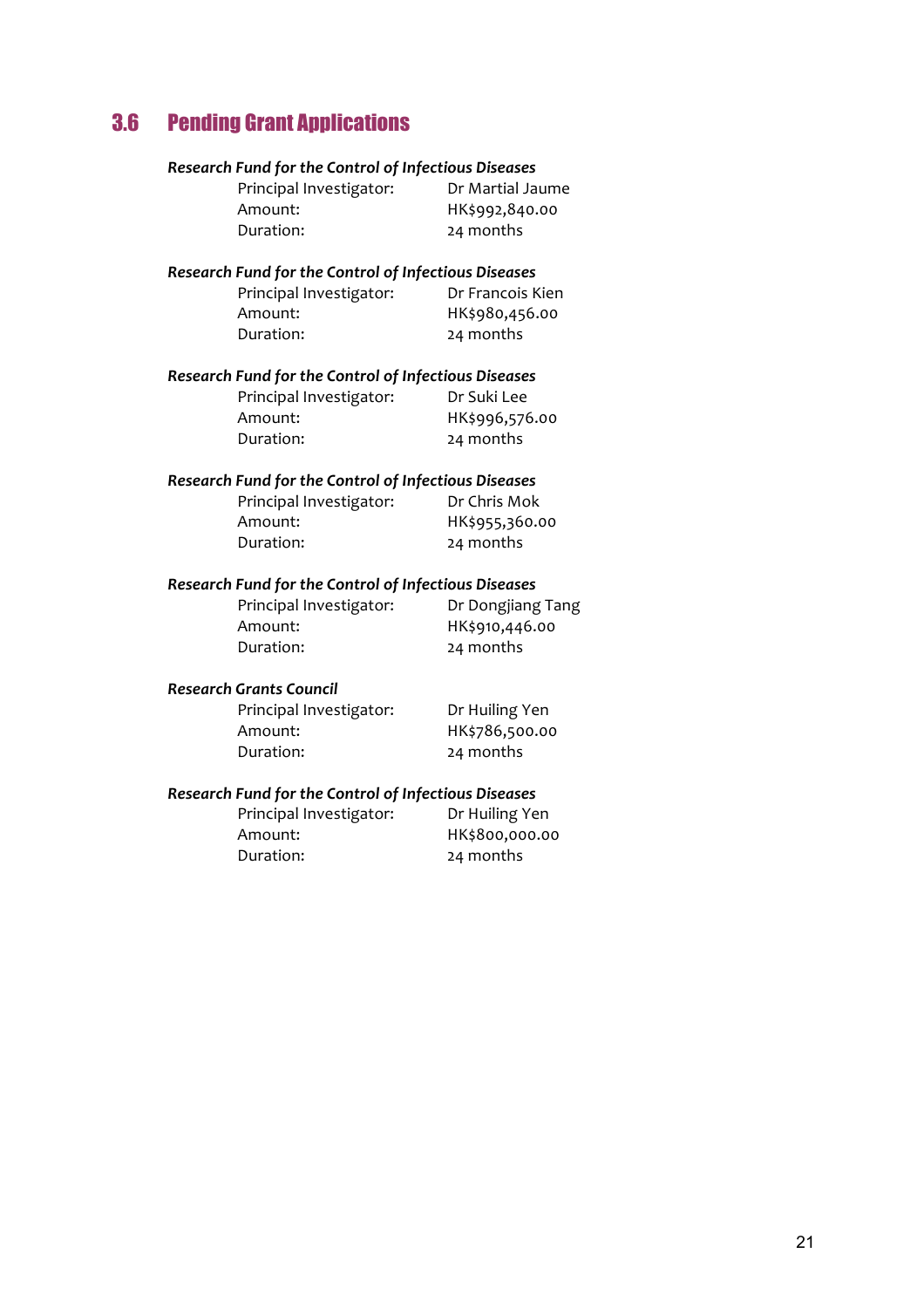# 3.7 Grants Completed in 2009

| Research Fund for the Control of Infectious Diseases                 |                                           |  |
|----------------------------------------------------------------------|-------------------------------------------|--|
| Principal Investigator:                                              | Dr Joanna WY Ho                           |  |
| Amount:                                                              | HK\$800,000.00                            |  |
| Period:                                                              | 01/Oct/2007 to 30/Sep/2009                |  |
| <b>HKU Seed Fund</b>                                                 |                                           |  |
| Principal Investigator:                                              | Dr Joanna WY Ho                           |  |
| Amount:                                                              | HK\$58,840.00                             |  |
| Period:                                                              | 01/Oct/2007 to 30/Sep/2009                |  |
| Area of Excellence, Control of Pandemic and Inter-pandemic Influenza |                                           |  |
| Principal Investigator:                                              | Dr Beatrice Nal-Rogier                    |  |
| Amount:                                                              | HK\$268,000.00                            |  |
| Period:                                                              | 01/May/2008 to 30/Apr/2009                |  |
| Area of Excellence, Control of Pandemic and Inter-pandemic Influenza |                                           |  |
| Principal Investigator:                                              | Dr Beatrice Nal-Rogier                    |  |
| Amount:                                                              | HK\$575,027.00                            |  |
| Period:                                                              | 01/Jan/2009 to 31/Dec/2009                |  |
| Area of Excellence, Control of Pandemic and Inter-pandemic Influenza |                                           |  |
| Principal Investigator:                                              | Dr Roberto Bruzzone/Dr Jean-Michel Garcia |  |
| Amount:                                                              | HK\$270,000.00                            |  |
| Period:                                                              | 01/May/2008 to 30/Apr/2009                |  |
| Area of Excellence, Control of Pandemic and Inter-pandemic Influenza |                                           |  |
| Principal Investigator:                                              | Dr Roberto Bruzzone/Dr Jean-Michel Garcia |  |
| Amount:                                                              | HK\$153,027.00                            |  |
| Period:                                                              | 01/Jan/2009 to 31/Dec/2009                |  |
| Area of Excellence, Control of Pandemic and Inter-pandemic Influenza |                                           |  |
| Principal Investigator:                                              | Dr John Nicholls/Dr Jean-Michel Garcia    |  |
| Amount:                                                              | HK\$189,810.68                            |  |
| Period:                                                              | 01/May/2008 to 30/Apr/2009                |  |
| Area of Excellence, Control of Pandemic and Inter-pandemic Influenza |                                           |  |
| Principal Investigator:                                              | Dr John Nicholls/Dr Jean-Michel Garcia    |  |
| Amount:                                                              | HK\$ 413,832.00                           |  |
| Period:                                                              | 01/Jan/2009 to 31/Dec/2009                |  |
| Actions Concertees InterPasteuriennes (ACIP-1)                       |                                           |  |
| Principal Investigator:                                              | Dr Jean-Michel Garcia                     |  |
| Amount:                                                              | Euro 10,000.00                            |  |
| Period:                                                              | 01/Apr/2008 to 31/Oct/2009                |  |